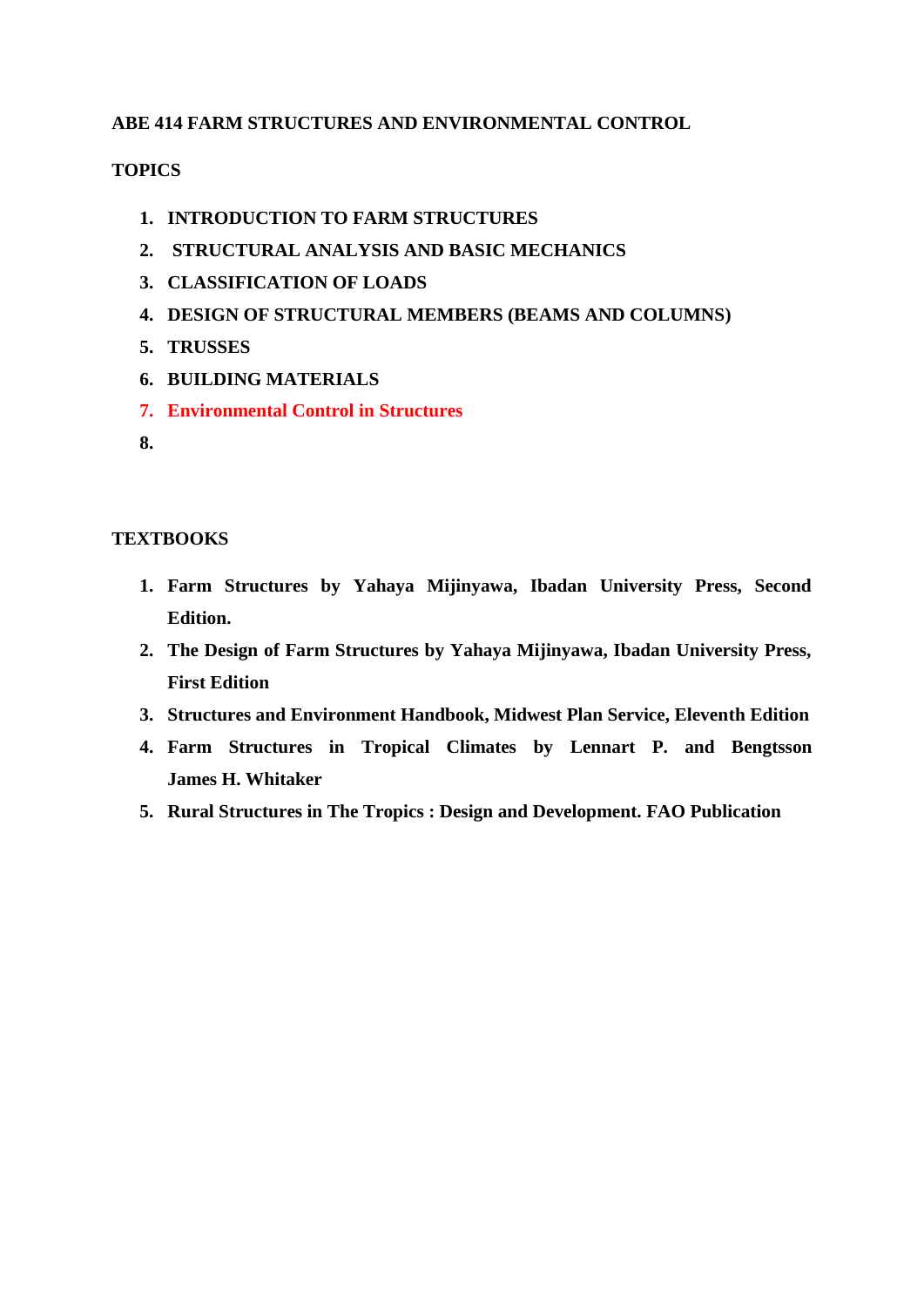#### **INTRODUCTION TO FARM STRUCTURES**

A farm can be defined as a parcel of land which is developed by way of vegetation removal and land preparation for the purpose of producing crops and livestock. The production of such items may be either for family consumption, for sale to generate income or both. The buildings and adjacent grounds of such a farm are referred to as farm structures. The term ‗farm structures' has a dual meaning either as a discipline or a facility.

As a facility, a farm structure refers to an item or building which is either originally designed or fabricated, previously existing for other uses or considered of no use, but which has been converted for use within and occasionally outside a farm. Although, structures and buildings are used interchangeably, they are not exactly the same. Buildings refers to shelters, which provide accommodation for human beings, livestock, farm produce and farm machinery whie structures include both buildings and non sheltered structures such as roads, bridges, fences, towers and agricultural dams which either allow access to the farm, provide security or are for multipurpose uses. The distinction between a structure and a building is therefore the presence or absence of a wall and roof which provides a shelter.

As a discipline, farm structures which can also be referred to as farm structures and environment or farm structures and conveniences, is the branch of agricultural engineering that deals with the provision and maintenance of built-up facilities within and occasionally outside the farm environment. A farm structures engineer is a specialist in the fields of agricultural and civil engineering whose interests, education, training and experience have developed the knowledge of scientific principles, construction materials, construction procedures and economics necessary to direct the design, construction, utilization and maintenance of farm houses, barns, sheds, silos and related structures. Farm structures are shelters for farm animals or crops. It could also be a shelter for processing or storing products of farm animals or crops, or for storing or repairing farm implements**.** A structure can be defined as an object whose purpose is to carry a set of loads or forces, from one place to another (Mijinyawa, 2009). The aim is usually to transmit the applied loading from somewhere in space to the ground without collapsing and without deforming excessively. By this broad definition, the list of structures would be inexhaustible ranging from a small kitchen stool to a ship on the high sea or aircraft in space. William and Todd (2000) outlined some common characteristics of structures as follows:

a) They are designed to carry load in space.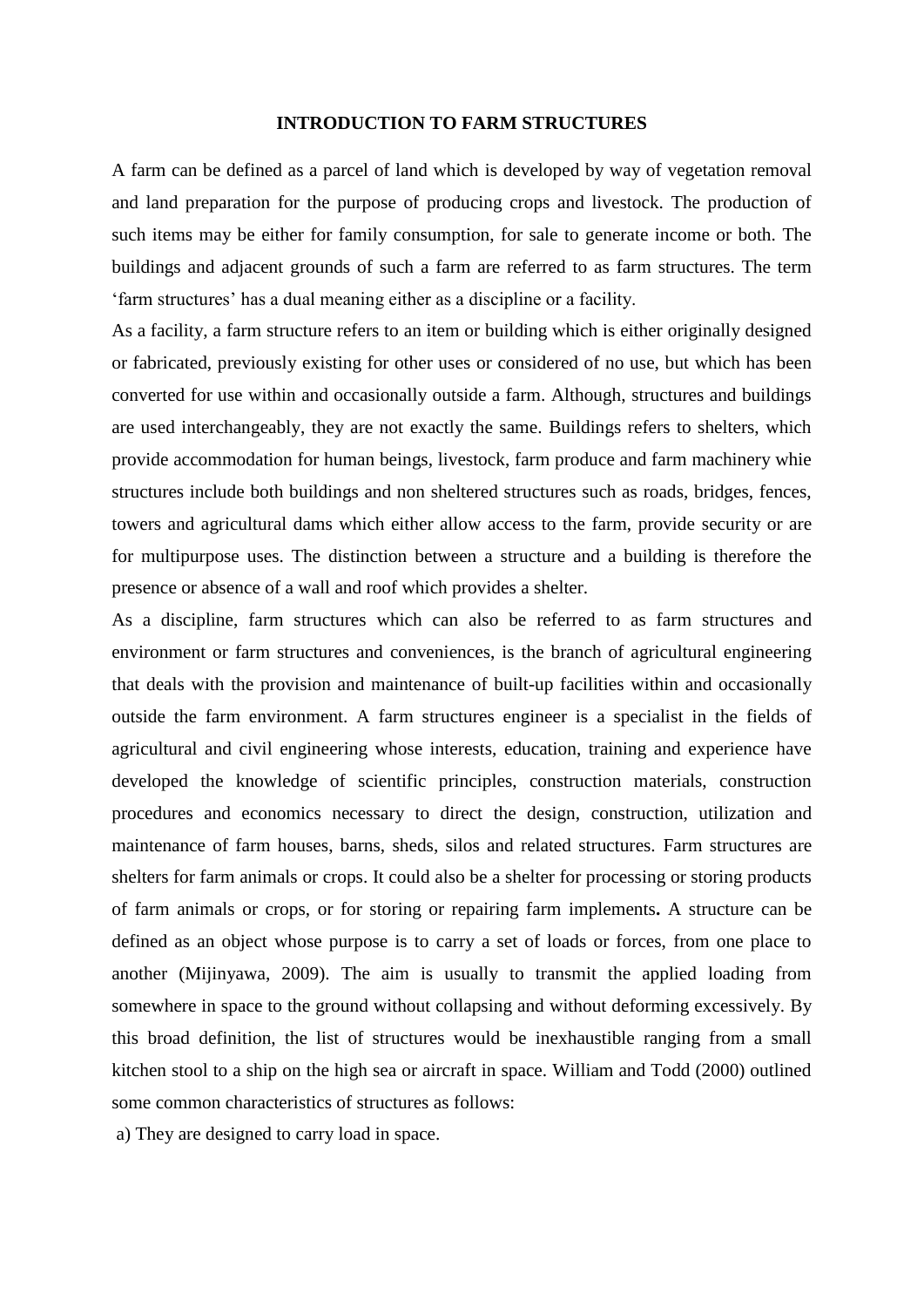b) They are usually supported either on the ground or on another structure (though exceptions such as the aeroplanes are possible) with reaction forces generated at the support points.

c) The applied loads and reactions cause forces to be generated within the members of the structure.

d) The structural members must not collapse or (in most cases) deform excessively under these forces.

The two primary functions of farm structures are to provide a conducive environment for the humans, livestock and produce that may occupy such a structure and to support the loads due to such occupants. The objective of structural analysis is therefore to determine appropriate building components and sizes that will be adequate to withstand the expected loads.

### **Functions of Farm Structures**

#### a)Regulation of Environmental Factors

Some important environmental factors are the temperature and relative humidity. The interaction between those factors gives rise to a number of other factors that affect the performance and comfort of human beings, livestock and the quality of crops especially while in storage. The ability to regulate these factors to such a level that is required for optimum human and livestock comfort, and the quality of crops especially while in storage. The ability to regulate these factors to such a level that is required for optimum human and livestock comfort and the quality of stored produce is a basic requirement of some farm structures. Examples are vapour barriers and insulation materials to regulate the temperature and relative humidity in an enclosure occupied by either human beings or livestock, or where harvested produce are stored.

### b)Protection

Farm structures offer protection to human beings, livestock, cultivated crops and harvested produce, and machinery in a number of ways. They offer shelter against rain, sun and wind – the combined effect of which can greatly reduce the farmer's efficiency, productivity of livestock, quality of crops and cause wear and tear or rusting of machinery components. In some cases, farm buildings are needed to offer protection against the attack of enemies. Some farm structures provide security against pilferage especially of poultry products and stored produce. Vandalization and pilfering of machine parts are checked through keeping them in fenced yards with lockable gates.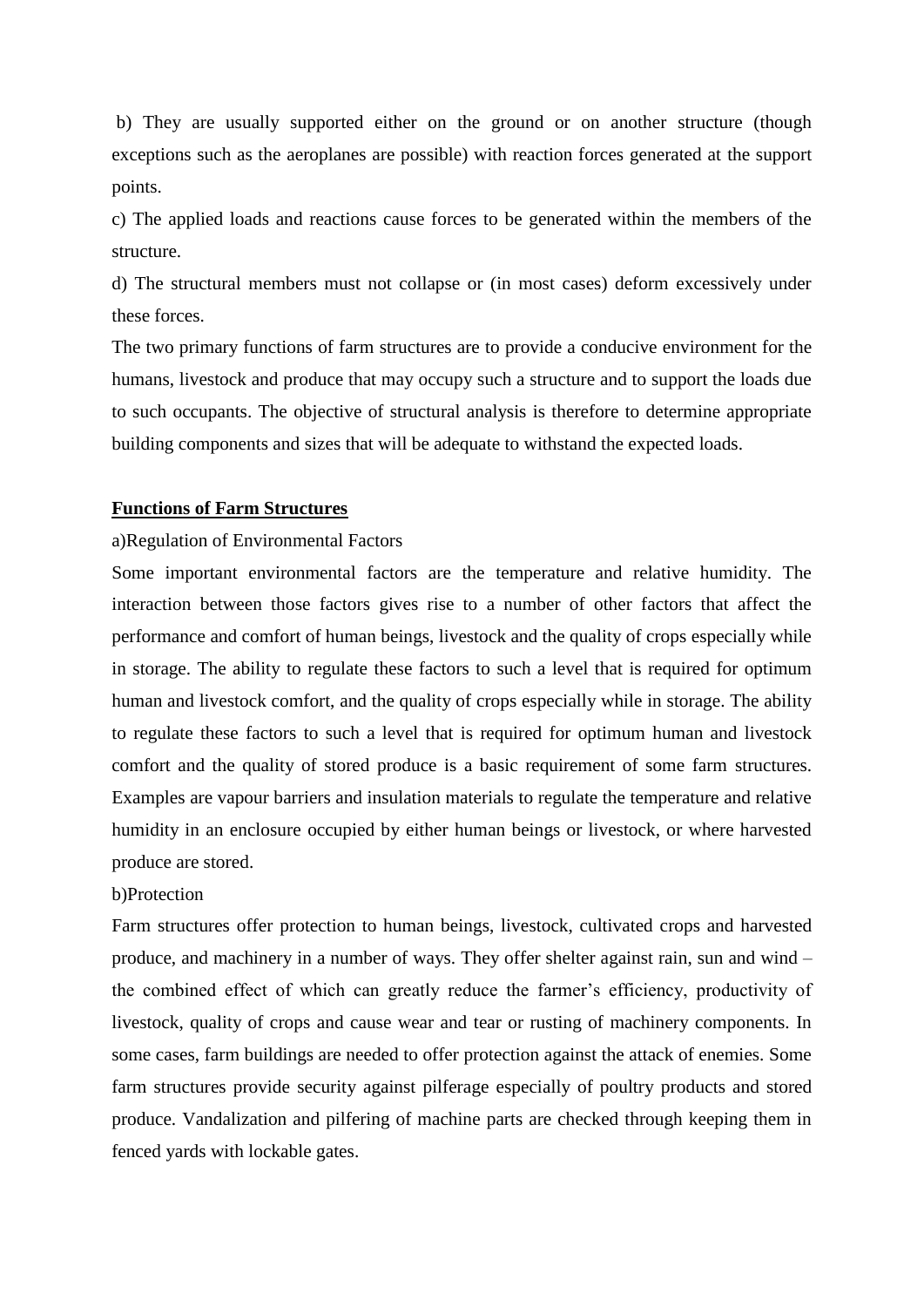#### c) Acccessibility

Farm structures such as roads, bridges and culverts provide access from farms to urban areas and vice versa. This is important for effective communication, conveyance of farm inputs which include labour, machinery, seeds/seedlings, agro-chemicals and fertilizers to the farms and the evacuation of harvested farm produce from farms to the urban areas..

### **CLASSIFICATION OF FARM STRUCTURES**

There are two major ways of classifying it: these are the material of construction and the utilization of the structures.

Based on the material of construction, farm structures may be grouped into earth, wooden, concrete, plastic and steel structures. Under this classification, a structure is placed in a goup depending on the material which is predominantly used In its construction.

The utilization criterion groups farm structures into farm houses, building for crop production, buildings for processing agricultural produce, crop storage structures, bhildings for livestock and miscellaneous structures. Under this criterion, a structure is placed in a group based on its utilization.

| <b>Classification</b>   | <b>Functions</b>                                                             | <b>Specific Examples</b>              |
|-------------------------|------------------------------------------------------------------------------|---------------------------------------|
| 1. Farm houses          | They are for human habitation providing accommodation for all persons that   | This include dwellings built to       |
|                         | have to be accommodated on the farm. They provide facilities and             | standard<br>accommodate<br>to         |
|                         | conveniences suitable for a comfortable living such as sleeping, laundry,    | employees,<br>their<br>nucleus<br>and |
|                         | cooking and relaxation. They protect accommodated persons against            | extended family members<br>and        |
|                         | inclement weather conditions such as rain, sunshine and cold, security       | visitors. Remodelled or improvised    |
|                         | especially at night against wild animals.                                    | buildings can serve as well.          |
| 2. Buildings for Crop   | They are used in situations where the ambient conditions require some        | Greenhouses,<br>houses.<br>screen     |
| Production              | modifications for crop production. They are now being used on farms for      | glasshouses and growth chambers.      |
|                         | commercial purposes.                                                         |                                       |
| 3.Buildingsfor          | This provide convenient environment in terms of space and health wise for    | Oil palm processing centre, cassava   |
| processing              | processing activities to be carried out. They provide conducive environment  | processing centre, abattoir, fish     |
| agricultural produce    | for those who may be involved in the processing activities.                  | smoking kilns and timber yards.       |
| Crop<br>Storage<br>4.   | Provide conducive environment for the long term storage of agric. Produce.   | Cribs, silos, warehouses, platforms,  |
| <b>Structures</b>       | They are equally of adequate capacity to meet the required volume of storage | barns, cold rooms, underground        |
|                         | and strong enough to resist the imposed loads.                               | pits, evaporative coolers.            |
| 5. Livestock Structures | Regulation of environmental conditions such as temp, and humidity to ensure  | Barns, sheds, pens, yards for goats,  |
|                         | increased yield and production of milk, meat and good quality eggs. It also  | sheep, pigs and cattle. Battery       |
|                         | reduces drudgery of animal husbandry in terms of ease of getting feed and    | cages, deep litter house for poultry. |
|                         | water to them quickly.                                                       | Fish ponds and tanks as well.         |
| 6.Miscellaneous         | Its function depends on the type of structure.                               | Implement sheds, garages, farm        |
| structures              |                                                                              | workshops, fuel depots, water and     |
|                         |                                                                              | wastewater ttreatment plants, dams,   |
|                         |                                                                              | fences, roads, bridges and culverts.  |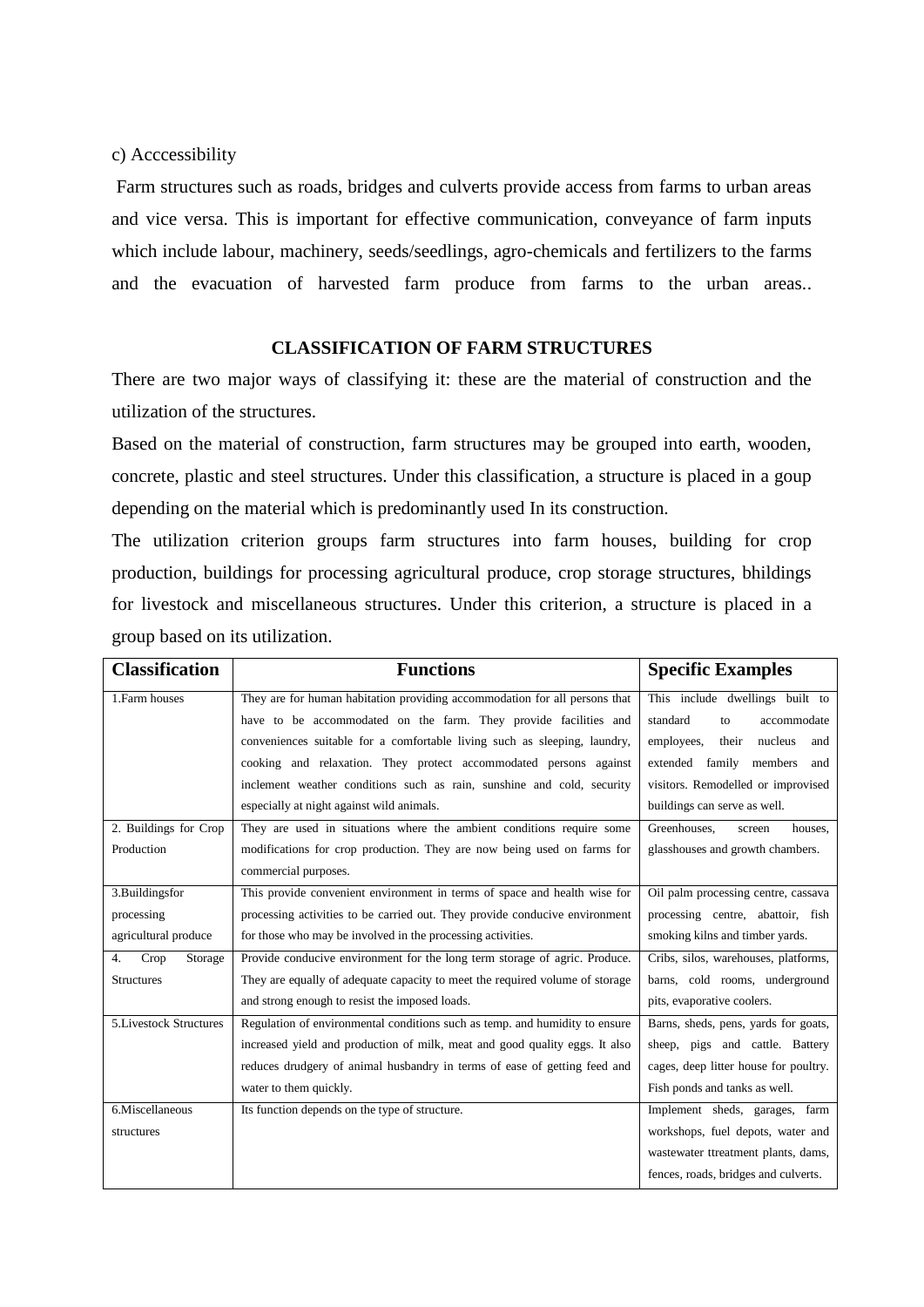### **Farm Stead Planning**

Planning is an important activity which determines the success of any endeavor. It is often said that "without plans, purposes are frustrated".

Planning is the first and most important step in designing a farm stead. The cost of changing a plan on paper is very low when compared with an alteration to a completed building; also, an ill-conceived arrangement of buildings can diminish profits on a long term. At the planning stage, it beneficial to evaluate all necessary factors that must be considered and reasonable compromises made. For example, the distance between each building in a farm stead is important, convenience and efficiency might indicate very close proximity, while fire safety may dictate a minimum distance of 30m.

Offensive odours might inform distance of over 100m apart from dwellings. Careful planning with adequate information will help to attain desirable compromises.

### 1.1 **Site Selection**

A number of factors necessary for consideration for site selection for a farm stead are outlined below:

(A) **Drainage**: - Adequate surface and sub-surface drainage will ensure that foundations of structures are dry and will prevent local flooding. Well drained soil is necessary for the operation of Septic tank and for the removal of feed lot runoff and other wastes.

(B) **Waste Management**: - The ability to handle waste without problems is very important. This is

particularly so if the farmstead will house a major livestock enterprise. The site must conform to all state and local environmental regulations; the topography must be satisfactory for the required storage and drainage of manure and other effluents; prevailing wind direction is required to prevent pollution or dust from mills etc.

(C) **Water**: - Availability of good quality of water for the farm is very important, almost all activities on the farm require water and it must be available in adequate quantity.

**(D) Utilities and Services**: - These include telephone, electrical services, school bus, product delivery and pick up, access drives etc. The soil should be well drained and rich enough to provide landscaping gardens, play areas etc.

(E) **Orientation**: - Air drainage and maximum sunshine may require orientation on a gentle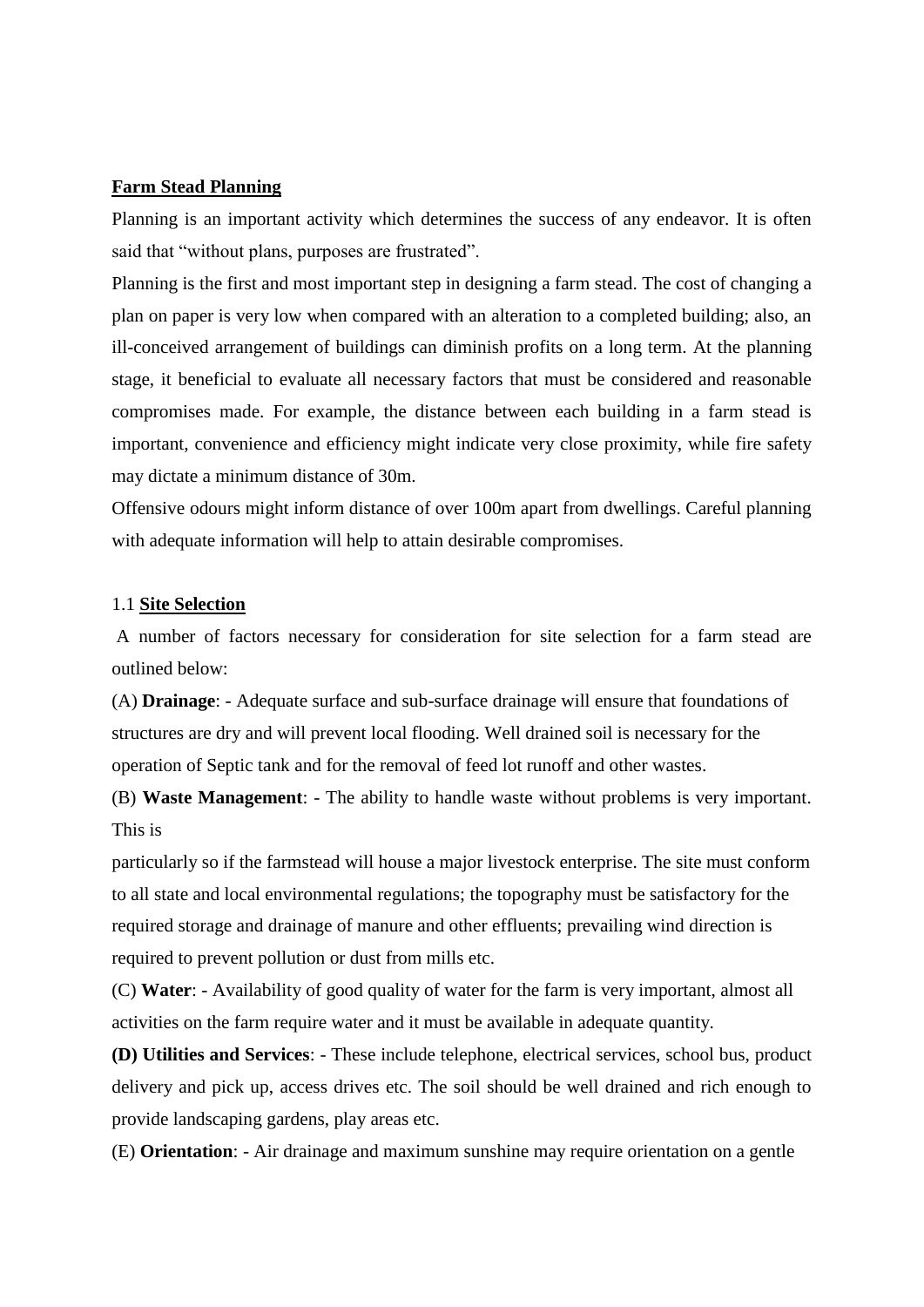southerly slope. Prevailing winds must be considered and natural barriers used where possible.

(F) **Expansion**: - Adequate provision for future expansion must be provided for. Growth in this farm stead enterprises should be anticipated and the layout should facilitate expansion of buildings and services. It is pertinent to also provide for expansion of all facilities such as machineries, utilities etc. It is wise to look for twice as much area as that required initially, because of the impact of increasing production volume in future

### **1.2 Building Arrangenment**

The arrangement of facilities for maximum efficiency of operation should be a prime concern. Proper arrangement increases efficiency by reducing walking distance to a minimum and providing adequate drive ways and turn around. It is important to note that fire protection, safety and security and all influenced by the farmstead planning.

When a site has been selected, it is then needful to draw a map which will show major details. There should be contour lines, the direction of the north, direction of prevailing wind and general slopes, existing roads, natural wind barriers and water ways. The arrangement and rearrangement of buildings should then follow till a satisfactory layout is designed. An operation center should be located first, this will often be the farm house; the farm house should be sited such that it can be accessed from any direction in the farm stead, in general cases, it should be centrally located since the entire farm is administered from the farm house. The remaining buildings can then be arranged in relation to the operating center.

Building arrangement requires the consideration of some environmental factors such as slope, prevailing wind, sun etc. buildings should be located on relatively high ground with surface drainage directed away from foundations. Buildings should be arranged to take advantage of natural conditions; winds can blow in all direction but the prevailing direction is important, winds carry odours, dust, and noise, proper arrangement of buildings will use the wind to carry these away from the living center.

Livestock yards and buildings should be located down wind (wind ward) from farm home and from neighbours. Buildings lined up at right angles to the wind rather than parallel are less subject to the spread of fire. Also, open front buildings, stockyards and solar heated facilities should be arranged so that during cold season they receive the full benefit of sunlight. Tall buildings, such as tower Silos, should be located so they do not cast shadow on feed lots.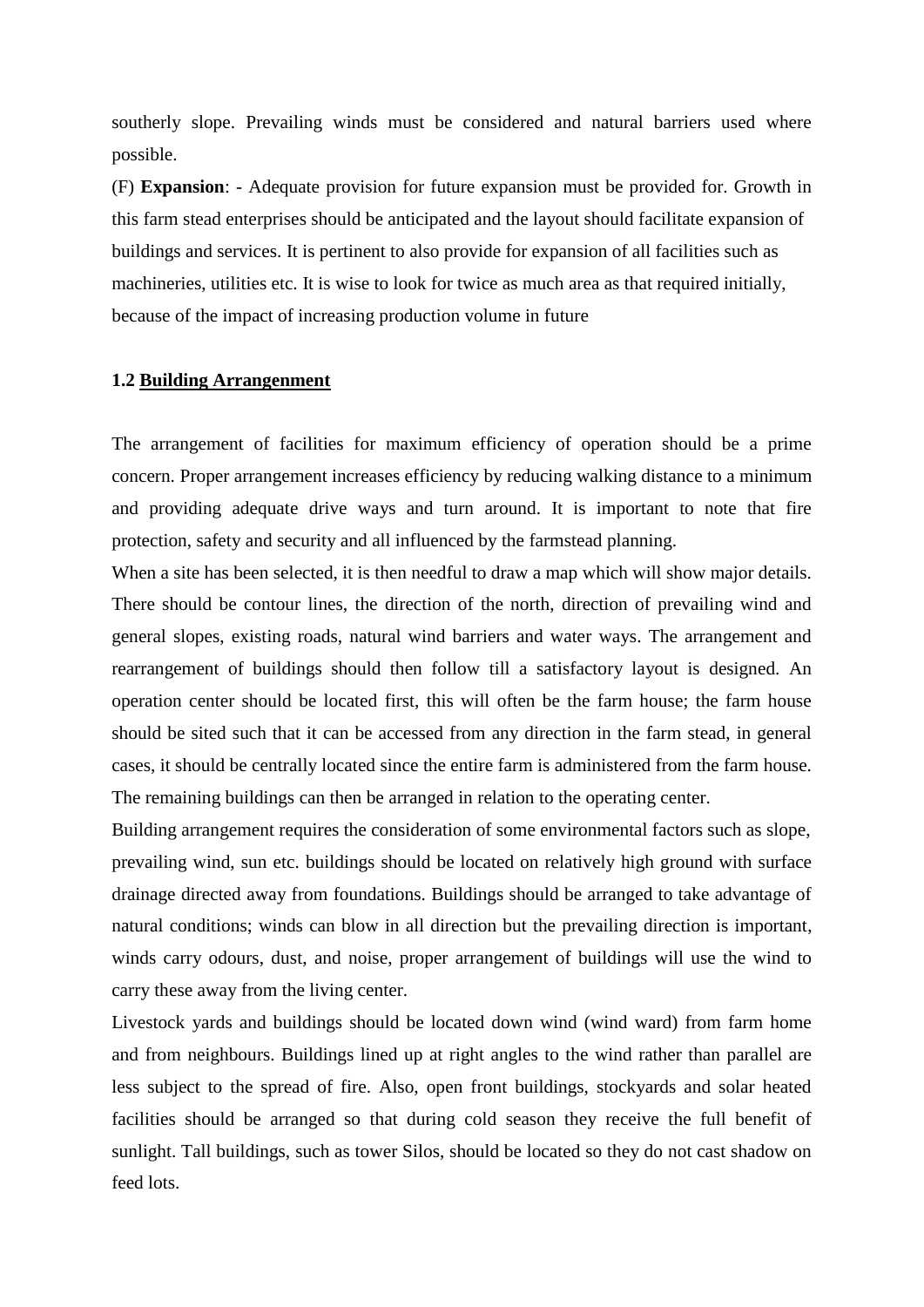Labour efficiency is improved by reducing travel to a minimum; buildings which will require frequent movement of workers should be sited close. Arrange buildings in relation to drive and yard to allow easy manoeuvring of large vehicles and equipment

# 1.3 **Planning Of Farm Buildings**

Farm buildings represent a production or storage cost. Every enterprise requires a return on every investment made hence a return on feed and labour cost is expected. In view of this, a benefit from a building investment should also be anticipated. Some of the benefits derivable from a farm building include: -

- Provide facilities for efficient operations
- An environment providing conducive and sanitary conditions.
- Provide desirable condition suitable for production
- Provide comfortable surroundings for both livestock and workers.
- Provide safe conditions for both livestock and workers.

It should be noted that a number of design factors must be considered in planning a building to obtain the greatest number of benefits at a reasonable cost, some of these factors includes:

1. The functional requirement for the enterprise such as space, temperature, light, safety, sanitation, physical protection etc.

2. Efficiency of system, including centralized operation, bulk material handling etc.

3. Adequate structural design for the loads to which the building will be subjected to.

4. Suitability of materials with respect to characteristics like durability, cost, fire resistance, ease of cleaning etc.

5. Economy of construction, costs are reduced by choosing prefabricated assemblies, standard size materials and components etc.

6. Flexibility of design that will allow proposed enterprise to be altered or a new enterprise to be established with minimum expense and effort.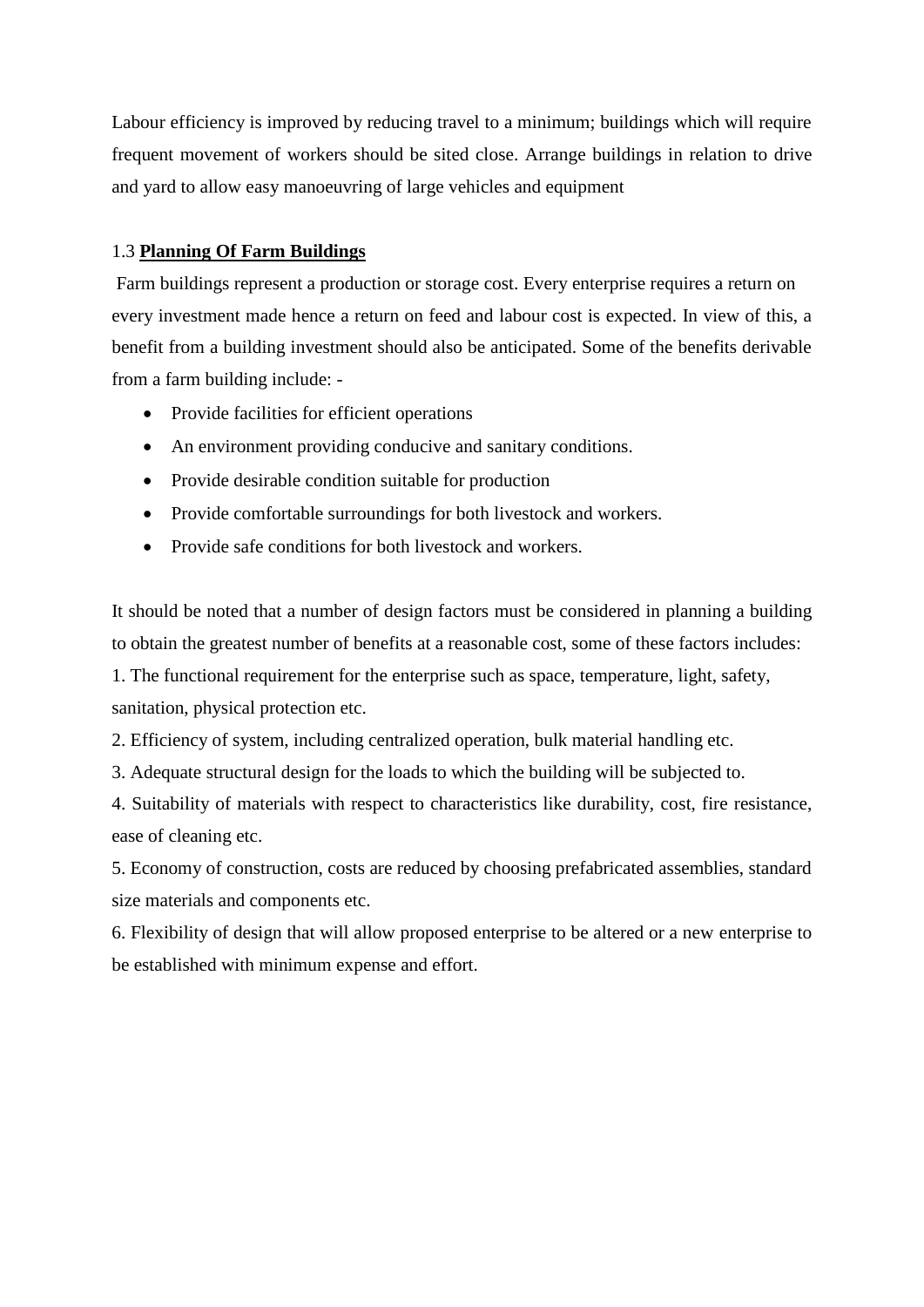#### **STRUCTURAL ANALYSIS AND BASIC MECHANICS**

A structure is designed to perform a certain function. To perform this function satisfactorily it must have sufficient strength and rigidity. Economy, and an attractive appearance are also of importance in structural design.

Structures are subjected to a variety of loads either singly or in combination. These include the self-weight of the materials used for construction as well as the weight of products stored, animals housed or water dammed. The short-term loads due to wind and even earthquakes must also be included. The designer must have an understanding of the nature and significance of these forces and apply this knowledge to the design, materials and methods of construction if the structure is to safely survive all situations. Each of the various elements, such as ties, struts and beams, has a unique purpose in maintaining the integrity of the structure and must be designed to have sufficient strength to withstand the maximum stress to which it may be subjected.

The many building materials available differ greatly in their resistance to loading and in other characteristics that relate to their use in various building elements. They must be selected carefully to be suitable for the type or types of loading which are determined during the structural design procedure.

Structural design is the methodical investigation of the stability, strength and rigidity of structures. The basic objective in structural analysis and design is to produce a structure capable of resisting all applied loads without failure during its intended life. The primary purpose of a structure is to transmit or support loads. If the structure is improperly designed or fabricated, or if the actual applied loads exceed the design specifications, the device will probably fail to perform its intended function, with possible serious consequences. A well engineered structure greatly minimizes the possibility of costly failures. Structural design could either involve rigorous calculations or selection based on a code of practice. Design codes, codes of practice or standards are documents which provide information on the sizes of construction materials and methods of assembly that are adequate to resist various loads. They are developed from long term research or local practices which have proved safe over a long period of observation. Codes of practice take into account not only the properties of the materials and loading, but in addition the environment where it is used. Codes of practice are therefore country based and those suited to the place of work must be consulted.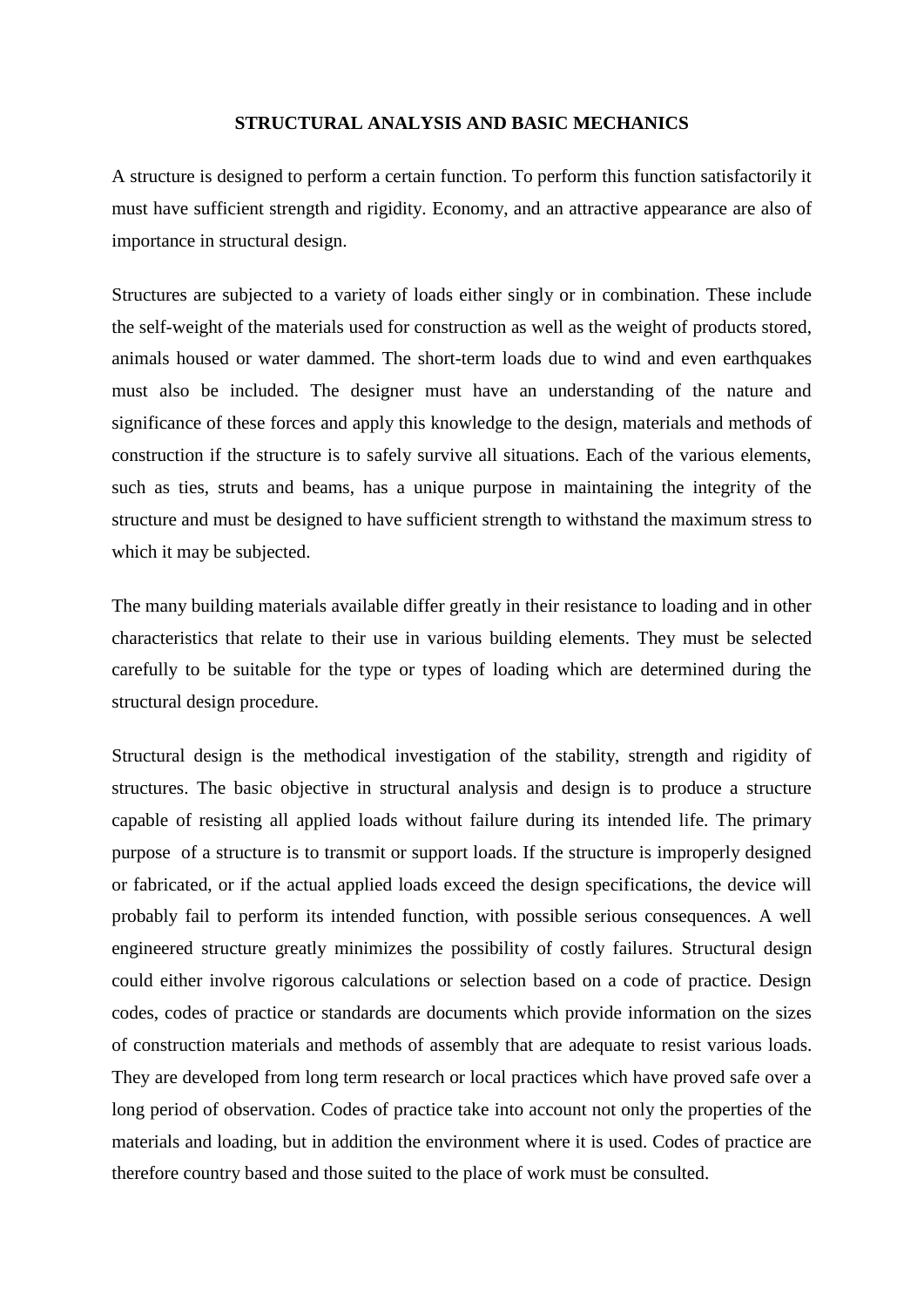#### **Stages in Structural Design**

The exercise of providing a farm structure or any engineering project can be divided into three stages. These are planning, design and construction.

Planning involves a consideration of the various requirements and factors which affect the general layout and dimensions of the structure and leads to the choice of one or perhaps several alternative types of structures which offer the best general solution. This primary consideration is the function of the structure whether it is to serve as an enclosure or to provide a support. Many secondary considerations which are also involved include aesthetic, sociological, legal, financial, economic, and environmental or resource-conservation factors. In addition, there are structural and constructional requirements and limitations which may also affect the structural type selected.

Design involves a detailed consideration of the alternative solutions evolved in the planning phase and leads to the most suitable proportions, dimensions and details of the structural elements and connections for constructing each alternative structural arrangement being considered. Usually before the final design stage is reached, the best solution has to be identified and final construction plans are prepared for this selection. Occasionally, the choice may also be dependent on economic and constructional features which should be duly considered.

The objective of structural design is to determine the proportions, and select materials and fastenings required for each component. The design procedure consists of the following three parts:

a)The consideration of external loads and conditions which involves the establishment of the loading and other design conditions that must be resisted by the structure and therefore must be considered in its design.

b) The consideration of internal loads and conditions which involves the analysis or computation of the internal gross forces (thrust, shears, bending moments and twisting moments), stress intensities, strains, deflections and reactions produced by the loads, temperature, shrinkage, creep and other design conditions.

c) The proportioning and selection of materials for the members and connections so as to resist adequately the effects produced by the design conditions.

Construction involves the procurement of materials, equipment and personnel, shop fabrication of the members and sub-assemblies, transportation to the site and actual field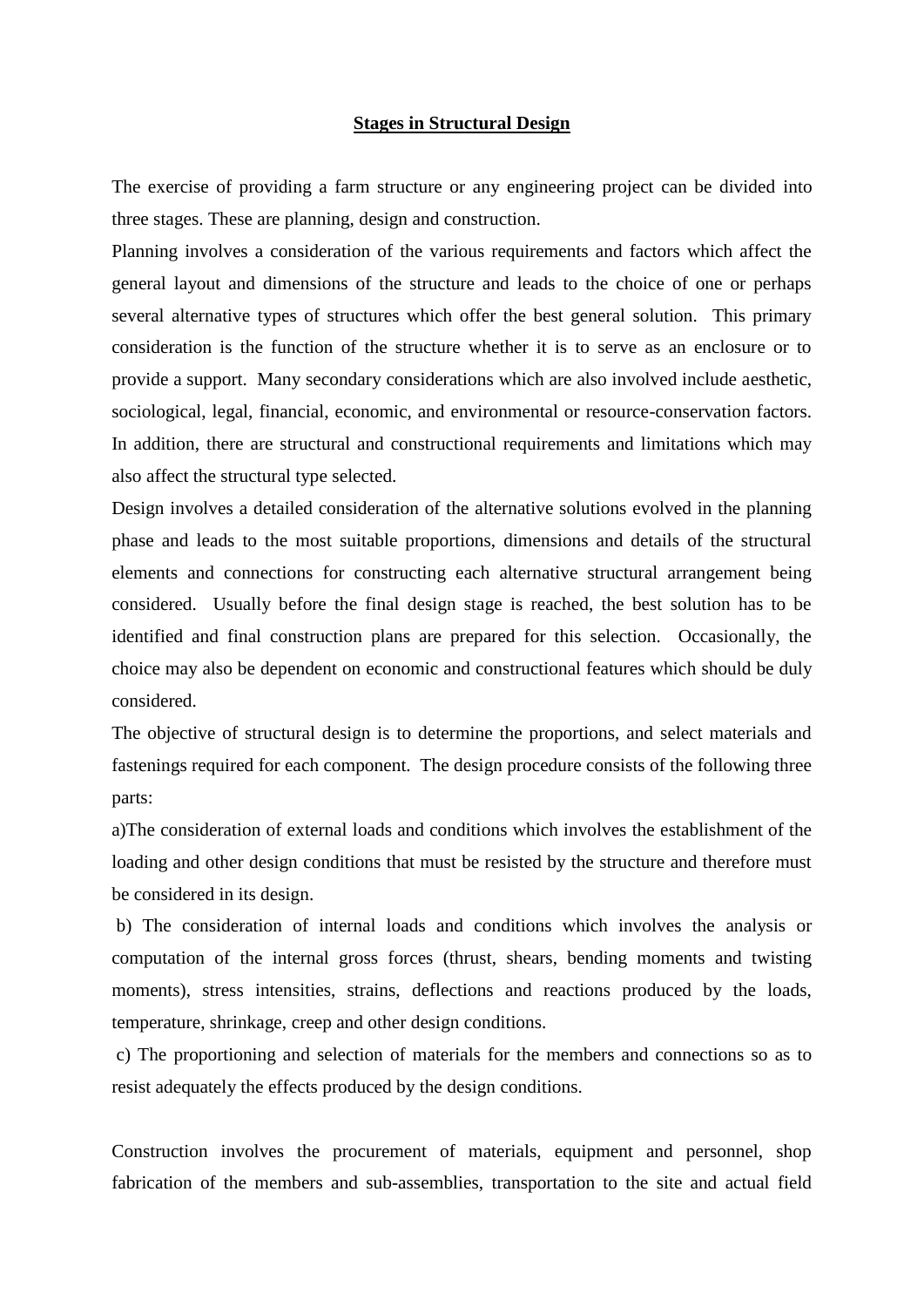construction and erection. During this phase, some redesign may be required if unforeseen difficulties develop, or if specified materials cannot be found or for any number of other reasons.

### **Design Criteria**

The ultimate goal of structural analysis is to ensure that a structure does not fail in service. This is achieved through the selection of appropriate dimensions that would be able to resist the imposed loads. Although there are a number of ways through which failure could occur, in most farm structures, the aim is usually to prevent excessive bending and shear stresses, sagging of beams, crushing and buckling of column components.

The traditional basis of design in agricultural structures is the elastic design method. Under this method, the allowable or permissible or actual stress intensities are chosen in accordance with the concept that the stress or strain corresponding to the yield point of the material should not be exceeded at the most highly stressed points of the structure. Usually in this method, the stresses produced in the structure by service loadings and other design conditions are compared with allowable stresses for the material involved. The selection of allowable stresses may also be modified by a consideration of the possibility of failure due to fatigue, buckling or brittle fracture or by consideration of the permissible deflections of the structure. The elastic design approach is applicable to all materials of construction and it is the one commonly used

#### **Basic Principles of Statics**

Statics is the branch of mechanics that deals with the equilibrium of stationary bodies under the action of forces. The other main branch – dynamics – deals with moving bodies, such as parts of machines.

### **Static equilibrium**

A planar structural system is in a state of static equilibrium when the resultant of all forces and all moments is equal to zero, i.e

y x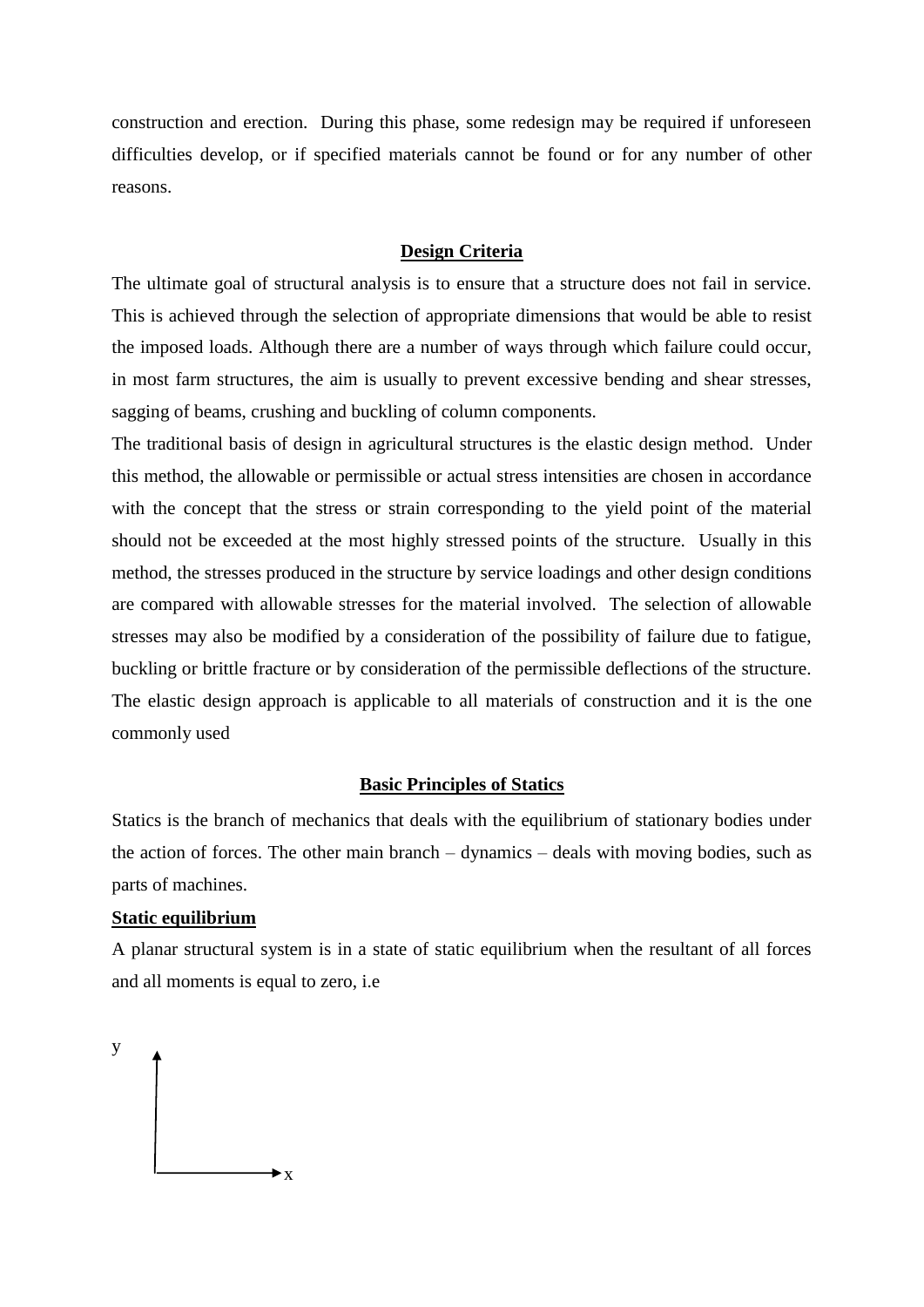$\Sigma f_x = 0$  this means that the resultant of all horizontal external forces is zero  $\Sigma f_y = 0$  this means that the resultant of all vertical external forces is zero  $\Sigma M_a = 0$  this means that the sum of all moments about any point is zero.

where F refers to forces and M refers to moments of forces.

#### **Static determinacy**

In structural analysis, the assignment is usually to determine the magnitudes and directions of the forces that will act on a structure in service. This itself depends on the way and manner in which the structure is supported and the number of supports used. It may happen that the number of support reactions to be determined is not more than three in which case; they can be evaluated using the three equations of static equilibrium. If on the contrary, the need arises to determine more than three unknown reactions, then the three equations of static equilibrium will not be enough to determine the unknowns. While the former case is said to be statically determinate, the latter is not. A structure in which the reactions can be determined using only the three equations of static equilibrium is said to be statically determinate while if the three equations are inadequate to determine all the reactions, the structure is said to be statically indeterminate .The degree of indeterminacy is the difference between the number of reactions to be determined and the number of equations of static equilibrium. If a body is in equilibrium under the action of coplanar forces, the statics equations above must apply. In general, three independent unknowns can be determined from the three equations. Note that if applied and reaction forces are parallel (i.e. in one direction only), then only two separate equations can be obtained and thus only two unknowns can be determined. Such systems of forces are said to be statically determinate.

*Degree of indeterminacy = Number of unknown reactions – Number of equation of static equilibrum*

You may also use  $M = 2J - 3$ 

**Where M = No of members**

### **J = Joints in the frames (Statically determinate if equal to each other)**

#### **Stability**

Recall that for a body to be in a state of static equilibrium, there are three equations which are

$$
\sum fx = 0,
$$
  

$$
\sum fy = 0
$$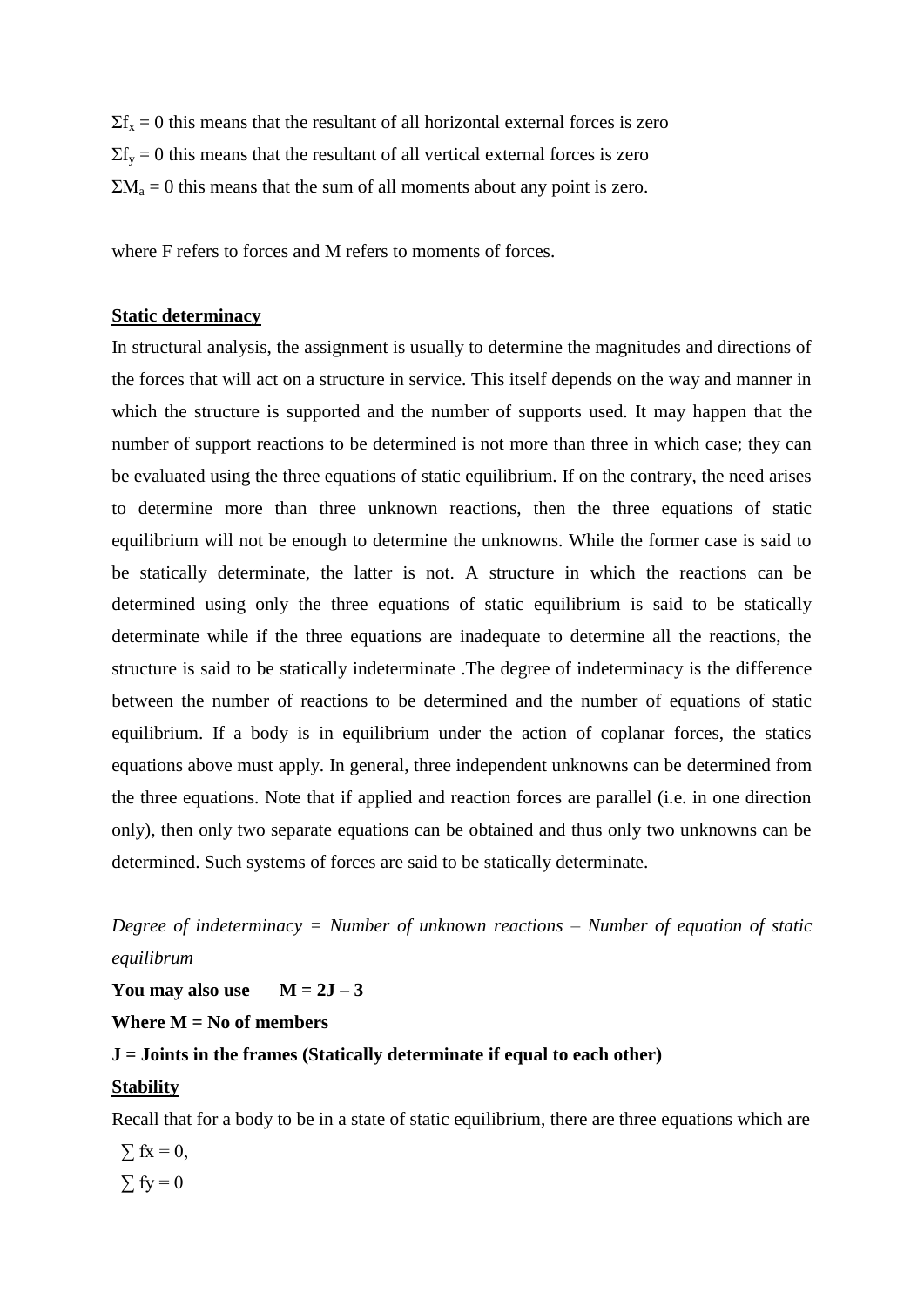$\Sigma Mz = 0$ .

To solve these equations, there has to be three unknown elements. If there are less than three unknown, the three simultaneous equations cannot be solved completely. The implication of this is that the structure does not have enough supports and is statically unstable. In general therefore, if there are fewer than three unknown independent reaction elements, there are not enough unknowns to satisfy the three equations of static equilibrium simultaneously.

Fewer than three unknown reactions are therefore insufficient to keep a planar structure in equilibrium when it is acted upon by a general system of loads. Under such a condition, a structure is said to be statically unstable. From the above, it would appear as if the presence of at least three reactions in a planar structure automatically makes the structure stable. This is not true as there is an exception. If there are three or more reactions but arranged in such a way that motion is still possible in any direction, then the structure is unstable due to the way the reactions are arranged. This is referred to as geometrical instability or geometrically unstable.

In general therefore, the stability of a structure is determined not only by the number of reaction elements but also by their arrangement. Usually unstable structures are also statically indeterminate.

#### **Force**

A force is defined as any cause that tends to alter the state of rest of a body or its state of uniform motion in a straight line. A force can be defined quantitatively as the product of the mass of the body that the force is acting on and the acceleration of the force.

 $P = ma$ 

where

 $P =$  applied force,  $m =$  mass of the body (kg),  $a =$  acceleration caused by the force (m/s<sup>2</sup>) The *Système Internationale* (SI) units for force are therefore kg m/s2, which is designated a Newton (N).

The following multiples are often used:

 $1 \text{ kN} = 1000 \text{ N}$ ,  $1 \text{ MN} = 1000000 \text{ N}$ 

All objects on earth tend to accelerate toward the centre of the earth due to gravitational attraction; hence the force of gravitation acting on a body with the mass (*m*) is the product of the mass and the acceleration due to gravity (*g*), which has a magnitude of 9.81 m/s<sup>2</sup>

 $F = mg = vrg$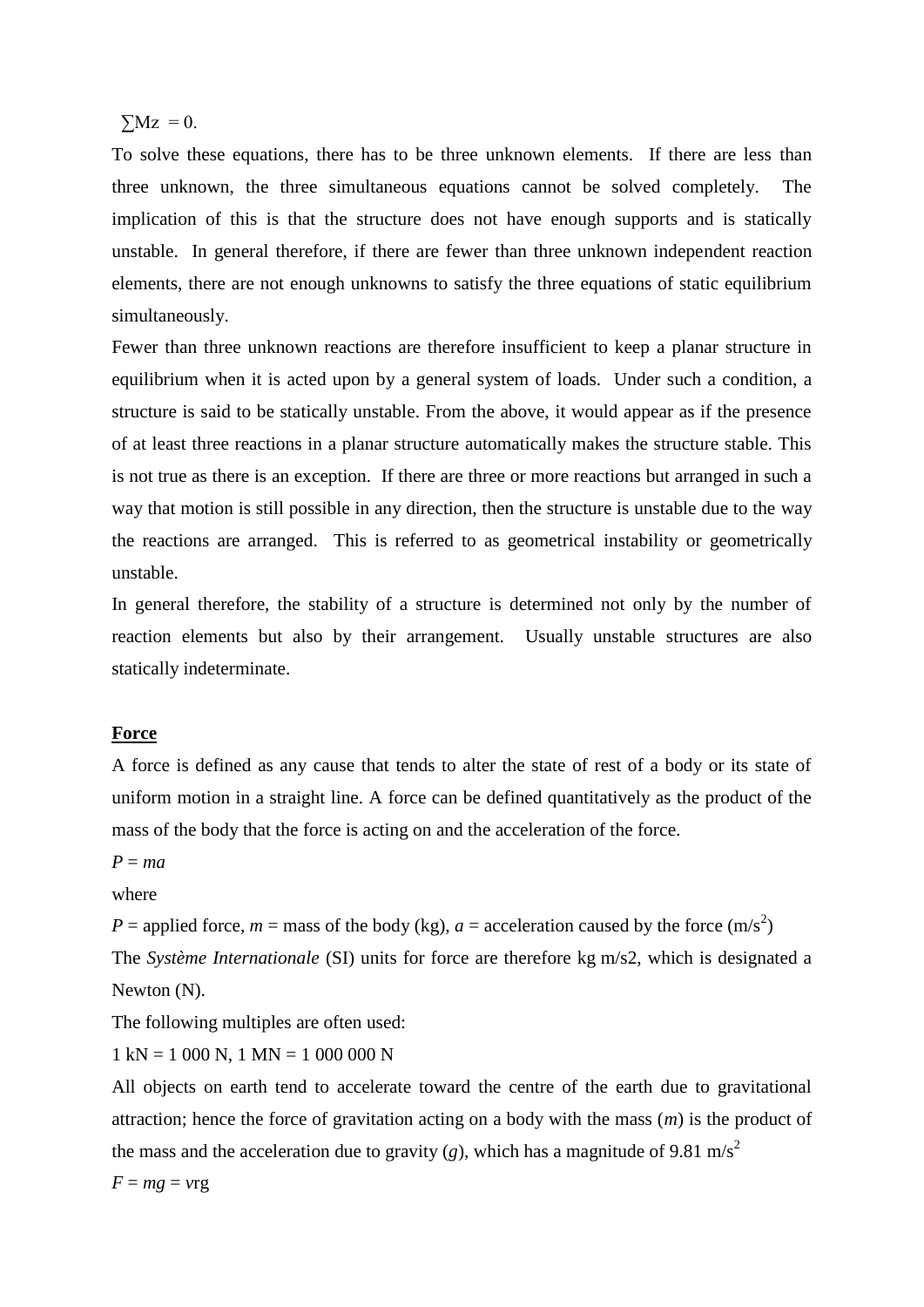where:

*F* = force (N), *m* = mass (kg), *g* = acceleration due to gravity (9.81m/s<sup>2</sup>), *v* = volume (m<sup>3</sup>) and  $r =$  density (kg/m<sup>3</sup>)

### **Vector**

Most forces have magnitude and direction and can be shown as a vector. The point of application must also be specified. A vector is illustrated by a line, the length of which is proportional to the magnitude on a given scale, and an arrow that shows the direction of the force.

### **Vector addition**

The sum of two or more vectors is called the resultant. The resultant of two concurrent vectors is obtained by constructing a vector diagram of the two vectors. The vectors to be added are arranged in tip-to-tail fashion. Where three or more vectors are to be added, they can be arranged in the same manner, and this is called a polygon. A line drawn to close the triangle or polygon (from start to finishing point) forms the resultant vector.



### **Moments of Forces**

The effect of a force on a rigid body depends on its point of application as well as its magnitude and direction. It is common knowledge that a small force can have a large turning effect or leverage. In mechanics, the term moment is used instead of turning effect. The moment of force with a magnitude (F) about a turning point (O) is defined as:  $M = F x d$ , where d is the perpendicular distance from O to the line of action of force F. The distance d is often called lever arm. A moment has dimensions of force times length (Nm). The direction of a moment about a point or axis is defined by the direction of the rotation that the force tends to give to the body. A clockwise moment is usually considered as having a positive sign and an anti-clockwise moment a negative sign. The determination of the moment of a force in a coplanar system will be simplified if the force and its point of application are resolved into its horizontal and vertical components.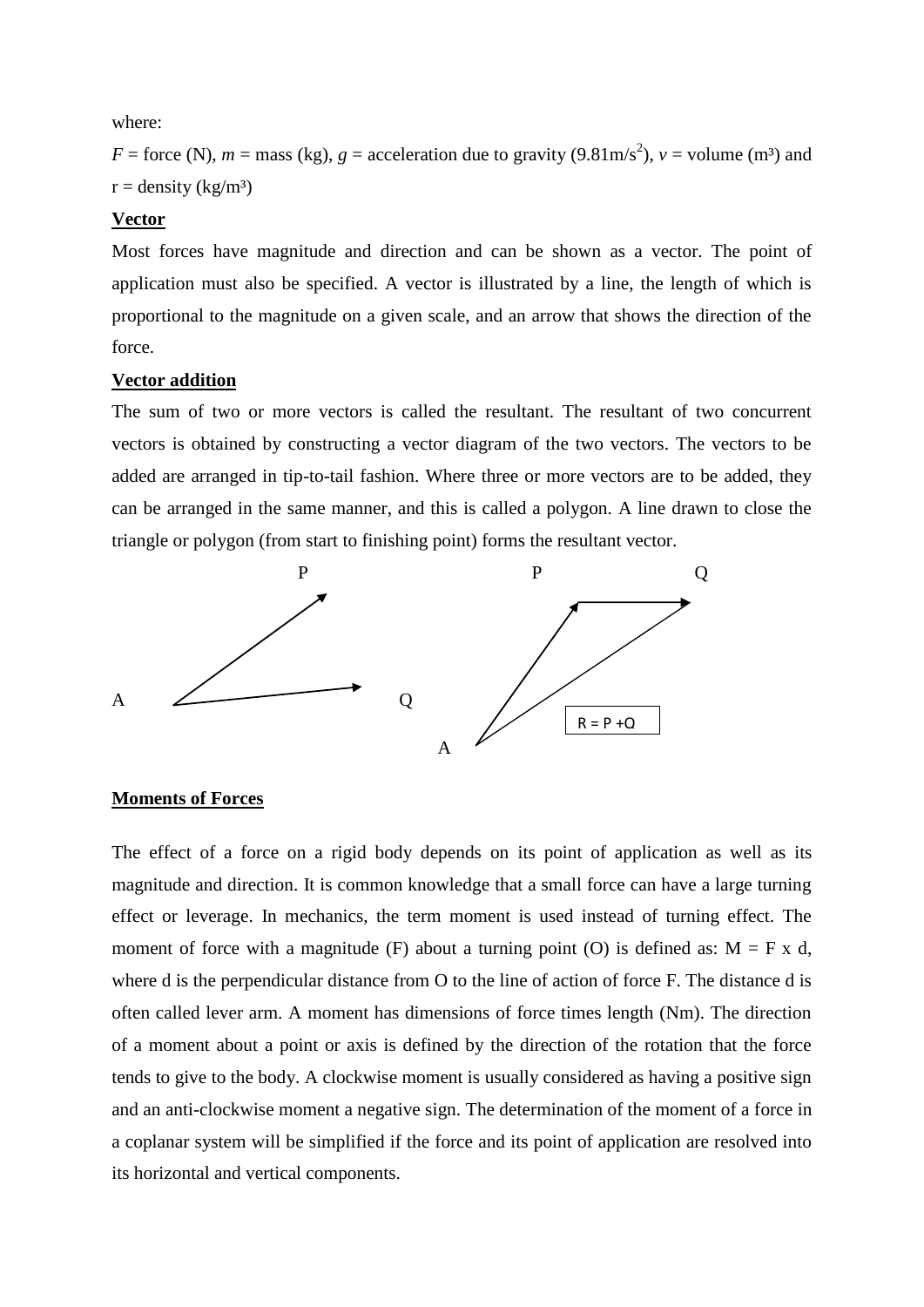### **Concurrent coplanar forces**

Forces whose lines of action meet at one point are said to be *concurrent. Coplanar* forces lie in the same plane, whereas *non-coplanar* forces have to be related to a three-dimensional space and require two items of directional data together with the magnitude. Two coplanar non-parallel forces will always be concurrent.

### **Equilibrium of a particle**

When the resultant of all forces acting on a particle is zero, the particle is in *equilibrium,* i.e. it is not disturbed from its existing state of rest (or uniform movement). The closed triangle or polygon is a graphical expression of the equilibrium of a particle. The equilibrium of a particle to which a single force is applied may be maintained by the application of a second force that is equal in magnitude and direction, but opposite in sense, to the first force. This second force, which restores equilibrium, is called the *equilibrant*. When a particle is acted upon by two or more forces, the *equilibrant* has to be equal and opposite to the resultant of the system. Thus the *equilibrant* is the vector drawn closing the vector diagram and connecting the finishing point to the starting point.

# **Point of concurrency**

Three coplanar forces that are in equilibrium must all pass through the same point. This does not necessarily apply for more than three forces. If two forces (which are not parallel) do not meet at their points of contact with a body, such as a structural member, their lines of action can be extended until they meet.

### **Collinear forces**

Collinear forces are parallel and concurrent. The sum of the forces must be zero for the system to be in equilibrium.

### **Coplanar, non-concurrent, parallel forces**

Three or more parallel forces are required. They will be in equilibrium if the sum of the forces equals zero and the sum of the moments around a point in the plane equals zero. Equilibrium is also indicated by two sums of moments equal to zero.

### **Reactions**

Imagine that a crib has been fabricated and left on the ground. If wind were to blow past the structure and of adequate magnitude, the structure will continue to move. In order to prevent this, there must be a way of holding the structure in place such that when external forces act on it, it cannot move. This is provided by what are called supports. They may or may not be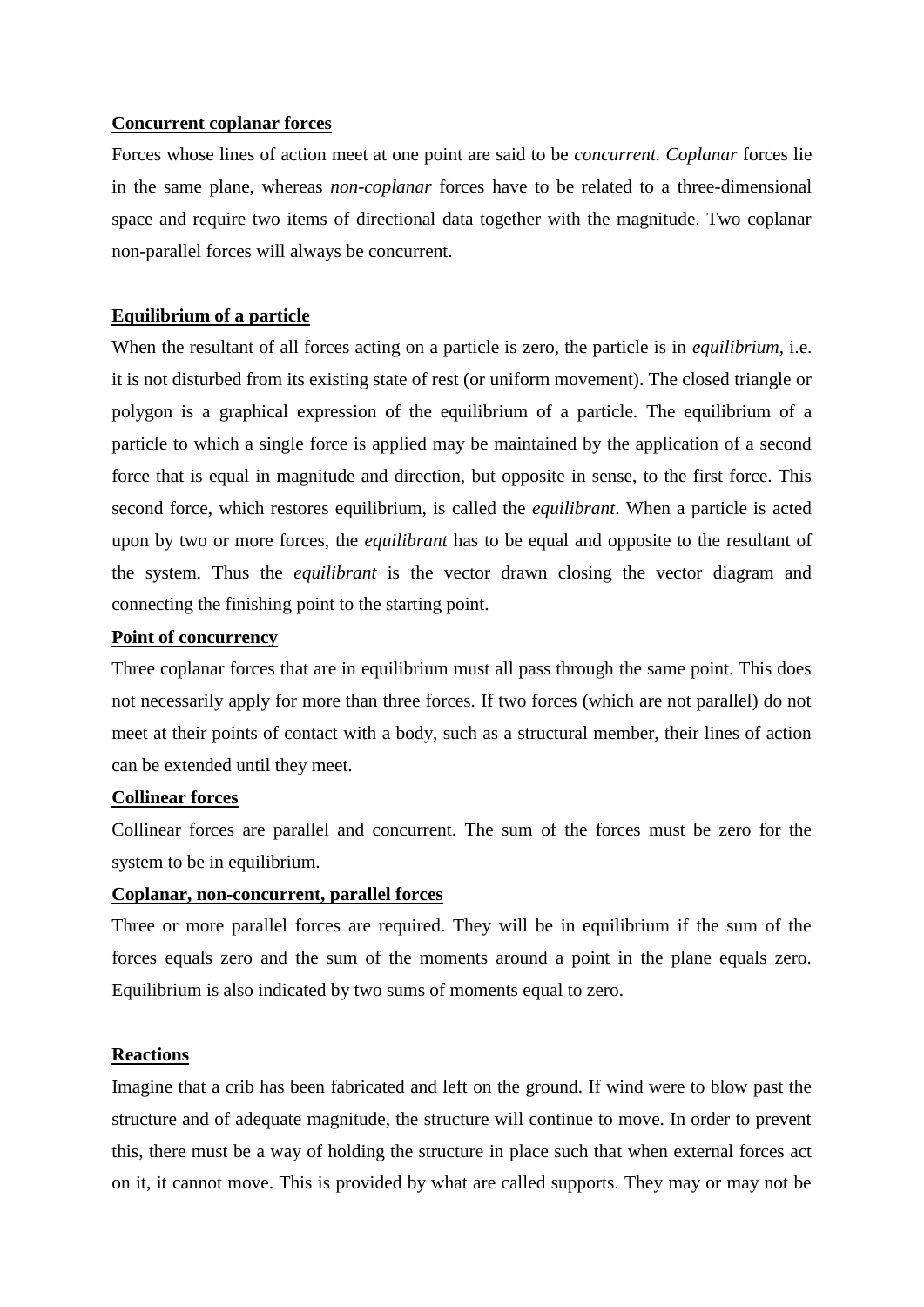part of the structure but when they have to be used, they are secured onto the structure. When external forces act on the structure, these supports react against the tendency of the structure to move. Forces are therefore generated within the supports called the reactions. There are various types of supports depending on the structure and the type of loads it is subjected to. Some of such supports which are commonly encountered in farm structures are the roller, pin, built-in and fixed-end supports.

Structural components are usually held in equilibrium by being secured to rigid fixing points; these are often other parts of the same structure. The fixing points or supports will react against the tendency of the applied forces (loads) to cause the member to move. The forces generated in the supports are called reactions.

In general, a structural member has to be held or supported at a minimum of two points (an exception to this is the cantilever).

#### **a) Roller support**

In a roller support, the reaction is normal to the supporting surface only. In the Table 1 below, the roller supports are not capable of resisting movement in the horizontal direction. The supports themselves can move in the horizontal direction as in a sliding door. The reactive force of a roller support is directed through the centre of the pin. If the rollers are frictionless, they can transmit only a pressure which is normal to the surface on which they roll. Hence a roller support supplies a resultant reactive force which acts normal to the surface on which the rollers roll and is directed through the centre of the hinge pin. It is therefore evident that a roller support supplies a reactive force which is applied at a known point and acts in a known direction but the magnitude of which is unknown. Roller supports are usually detailed so that they can supply reaction acting either away from or towards the supporting surface.

### **b) Pin or Hinged Support**

The hinged or pin support is fixed in position i.e its location is fixed. It can neither move vertically nor horizontally but it can rotate. It is capable of resisting movement in both the vertical and horizontal directions. An example of this is shown in Table 1 below.

In the hinge support, it is assumed that the pin of the hinge is frictionless in the pinhole, the contact pressures between the pin and its hole are normal to the circular contact surface and directed through the centre of the pin. The reaction R, that the support supplies to the structure completely counteracts the action of the force P (the external load) and therefore R and P are collinear and numerically equal but act in opposite directions. It is therefore evident that a hinge support supplies a reactive force the line of action of which is known to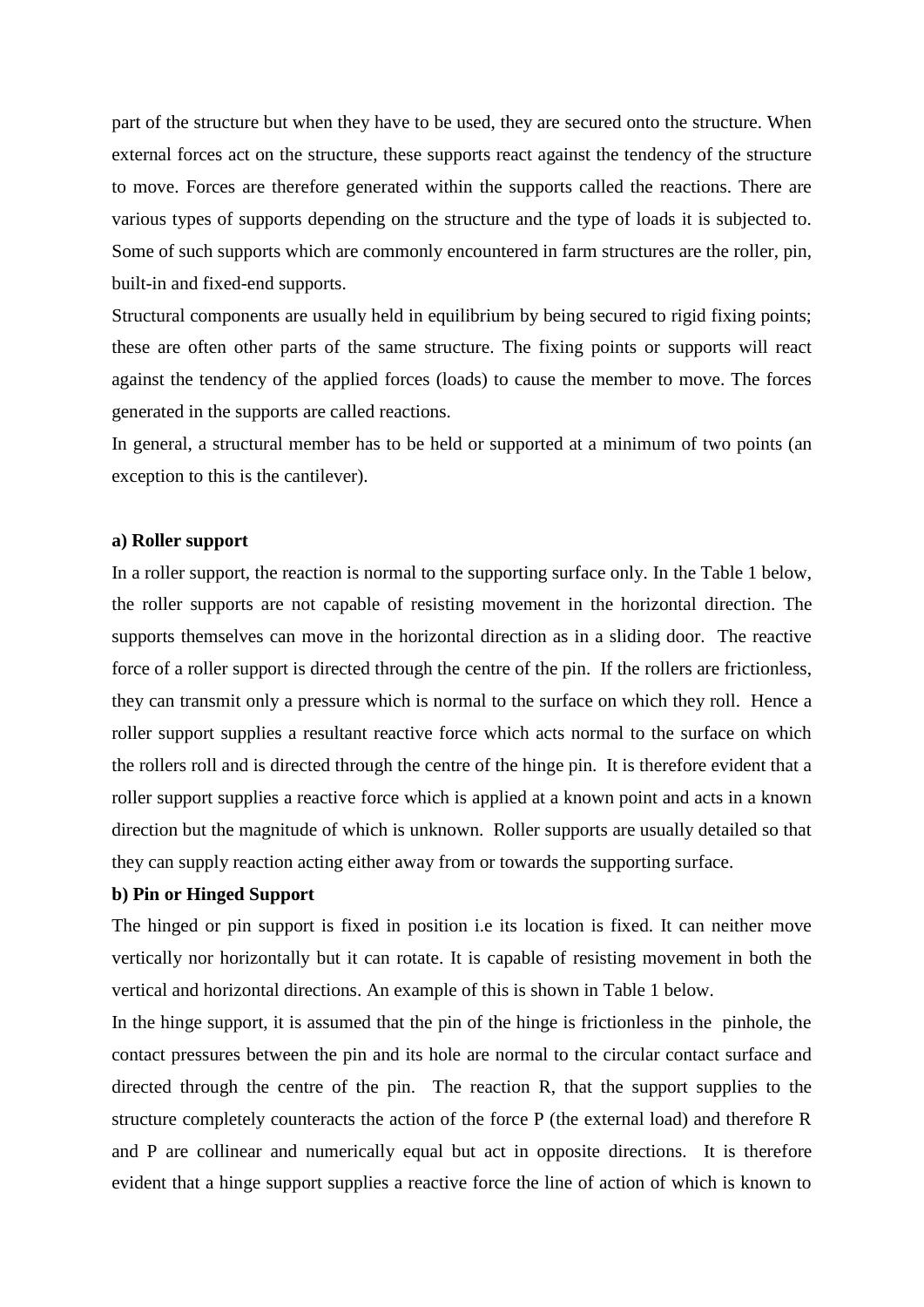pass through the centre of the hinge pin but the magnitude and direction of which are unknown.

These two unknown elements of such a reaction could also be represented by the unknown magnitudes of its horizontal and vertical components, R respectively, both acting through the centre of the hinge pin.

### **c) Built-in Support**

In a built-in support, the support is fixed in position in that its location is fixed and there is no freedom of rotation implying that the direction is also fixed. It provides three reactions which are a vertical and horizontal reactions and a bending moment. The degree of freedom is nil. The determination of the reactions developed by this support requires the knowledge of three parameters. These are the direction and magnitude of a force passing through any point chosen at will and the magnitude of the moment about the same point. An example of this is shown in Table 1 below.

# **d) Fixed Support**

A fixed support encases the member so that both translation and rotation of the end of the member are prevented. A fixed support therefore supplies a reaction, the magnitude, the point of application and the direction of which are all unknown. These three unknown elements may also be considered to be a force which acts through a specific point but has an unknown magnitude and direction, and a couple of unknown magnitude.

For example, the three unknown elements could be selected as a couple, and a horizontal and a vertical force, the two later acting through the centre of gravity of the end cross-section. A fixed support is shown in Table 1 below.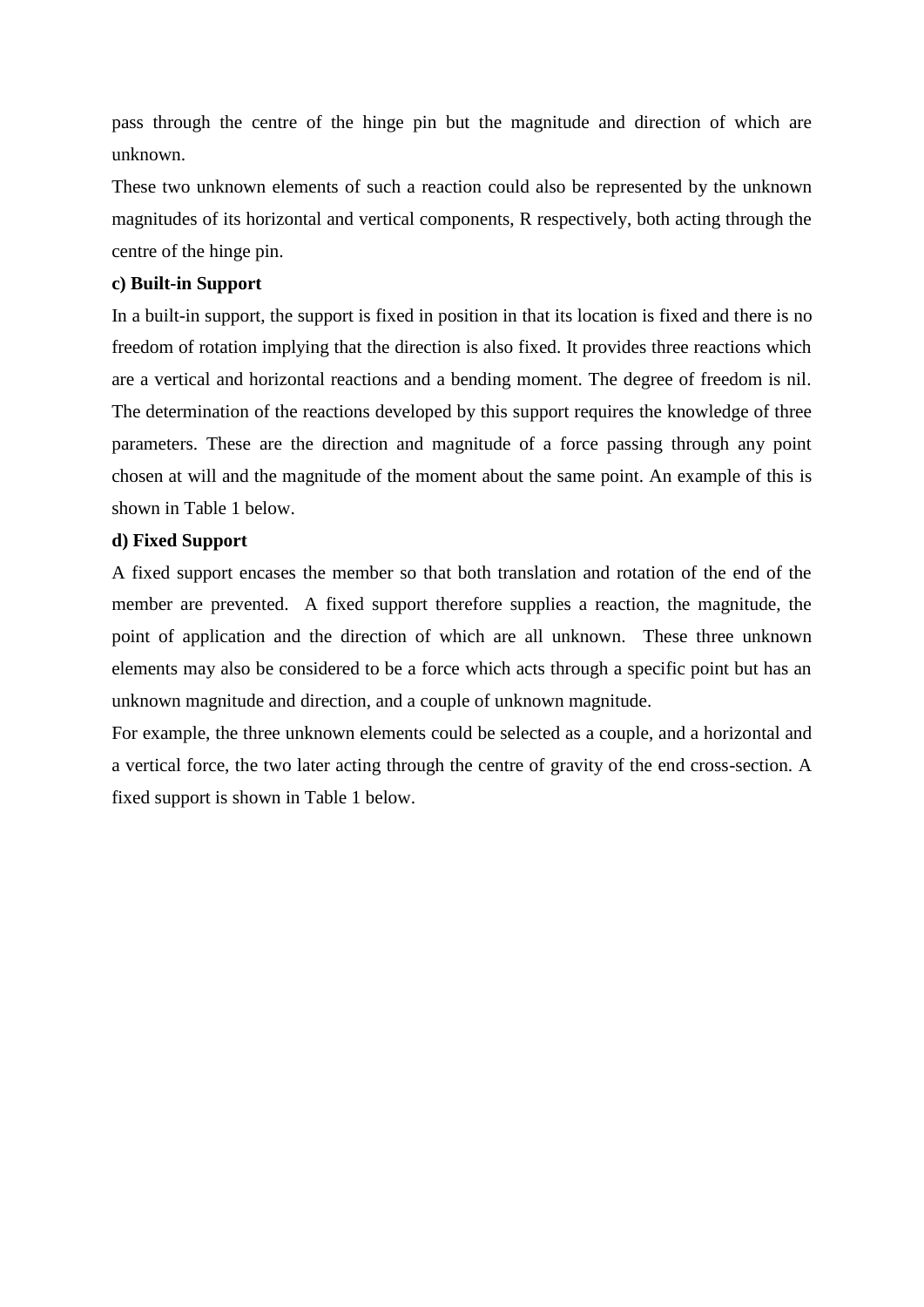### **Table 1: Actions and Reactions**



#### **Resultant of Parallel Forces**

If two or more parallel forces are applied to a horizontal beam, then theoretically the beam can be held in equilibrium by the application of a single force (reaction) which is equal and opposite to the resultant, R. The equilibrant of the downward forces must be equal and opposite to their resultant. This provides a method for calculating the resultant of a system of parallel forces. However, two reactions are required to ensure the necessary stability and a more likely arrangement will have two or more supports.

The reactions RA and RB must both be vertical, since there is no horizontal force component. Furthermore the sum of the reaction forces RA and RB must be equal to the sum of the downward acting forces.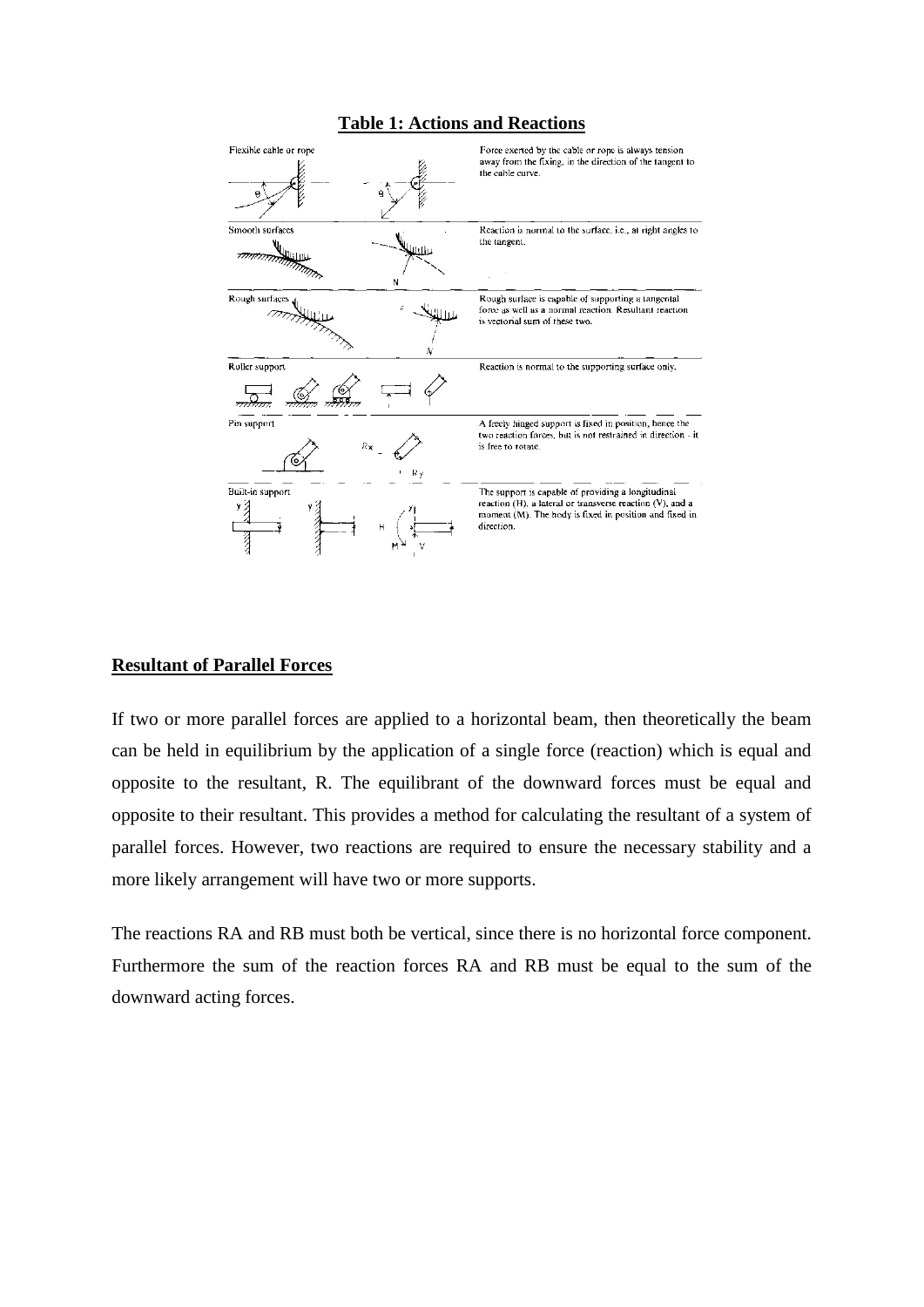

The magnitude of the reactions may be found by the application of the third condition for equilibrium, i.e., the algebraic sum of the moments of the forces about any point must be zero.

**Example 1:** Take the moments around point A, then:

 $(80 \times 2) + (70 \times 4) + (100 \times 7) + (30 \times 10) - (R_B \times 12) = 0;$ 

 $R_B$ = 120 $k$ N

RA is now easily found with the application of the second condition for equilibrium.

 $R_A = 75 - 70 - 100 - 30 + R_B = 0$ ; RB= 120kN gives:

 $R_A=160kN$ .

### **Couples**

Two equal, parallel and opposite but not colinear forces are said to be a couple. A couple acting on a body produces rotation. Note that the couple cannot be balanced by a single force. To produce equilibrium another couple of equal and opposite moment is required.

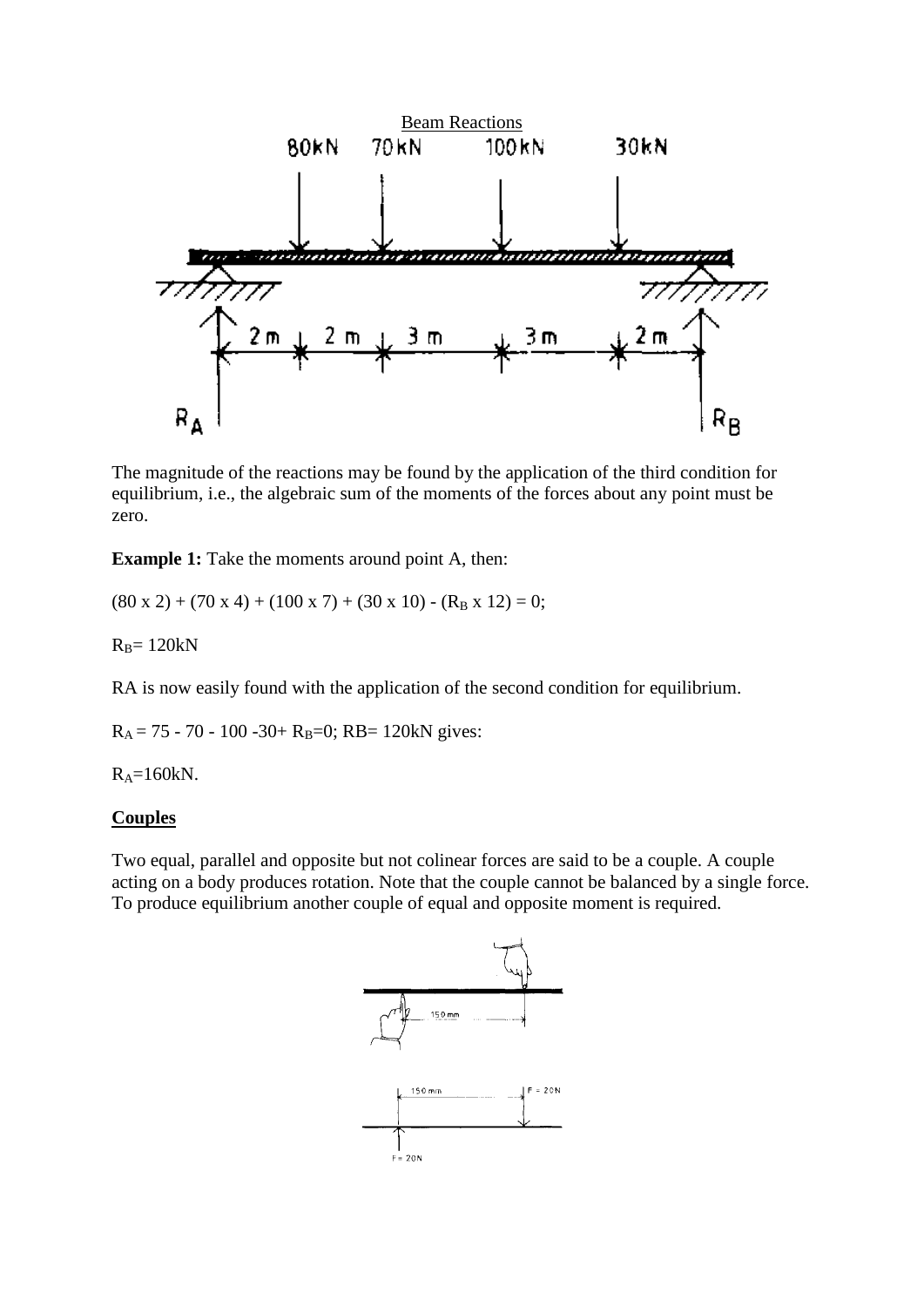### **Loading Systems**

Before any of the various load effects (tension, compression, bending etc.) can be considered, the applied loads must be rationalized into a number of ordered systems. Irregular loading is difficult to deal with exactly but even the most irregular loads may be reduced and approximated to a number of regular systems. These can then be dealt with in mathematical terms using the principle of superposition to estimate the overall combined effect.

Concentrated loads are those which can be assumed to act at a single point e.g., a weight hanging from a ceiling, or a man pushing against a box.

Concentrated loads are represented by a single arrow drawn in the direction and through the point of action of the force. The magnitude of the force is always indicated.

Uniformly distributed loads, written as u.d.l. are those which can be assumed to act uniformly over an area or along the length of a structural member, e.g., roof loads, wind loads, the effect of the weight of water on a horizontal surface, etc.

For the purpose of calculation, a u.d.l. is normally considered in a plane and is represented as shown.

In calculating reactions, uniformly distributed loads can in most, but not all cases be represented by a concentrated load equal to the total distributed load and passing through the centre of gravity of the distributed load.

This technique must not be used for calculation of shear force, bending moment or deflection.

### **Example 2**

Consider a suspended floor where the loads are supported by a set of irregularly placed beams. Let the load arising from the weight of the floor itself and the weight of any material placed on top of it (e.g., stored grain) be 10kN/m². Determine the u.d.l. acting on beam A and beam C.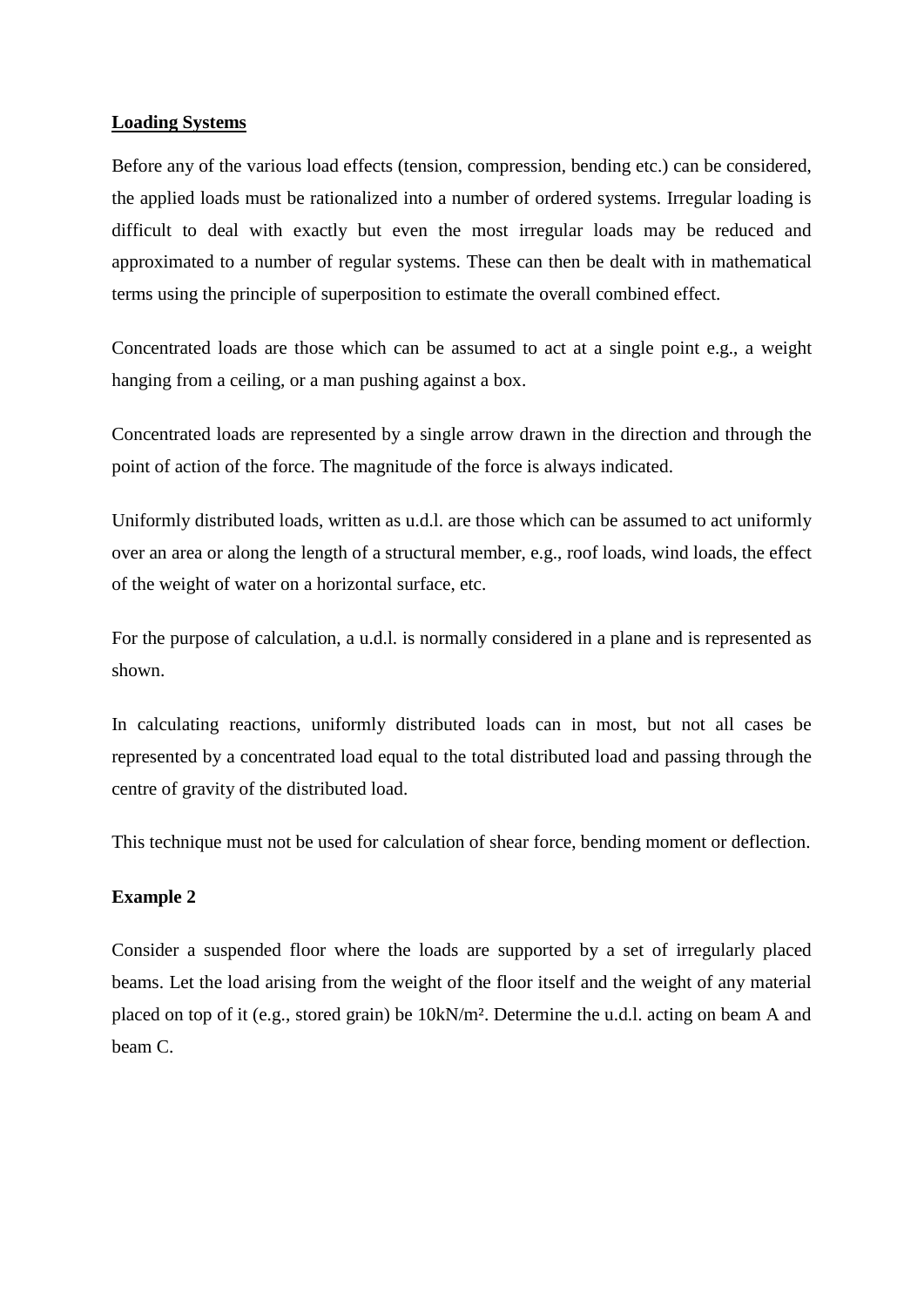

It can be seen from the figure below that beam A carries the floor loads contributed by half the area between the beams A and B i.e., the shaded area L. Beam C carries the loads contributed by the shaded area M.

[Floor section part 2](http://www.fao.org/docrep/S1250E/S1250E37.GIF)

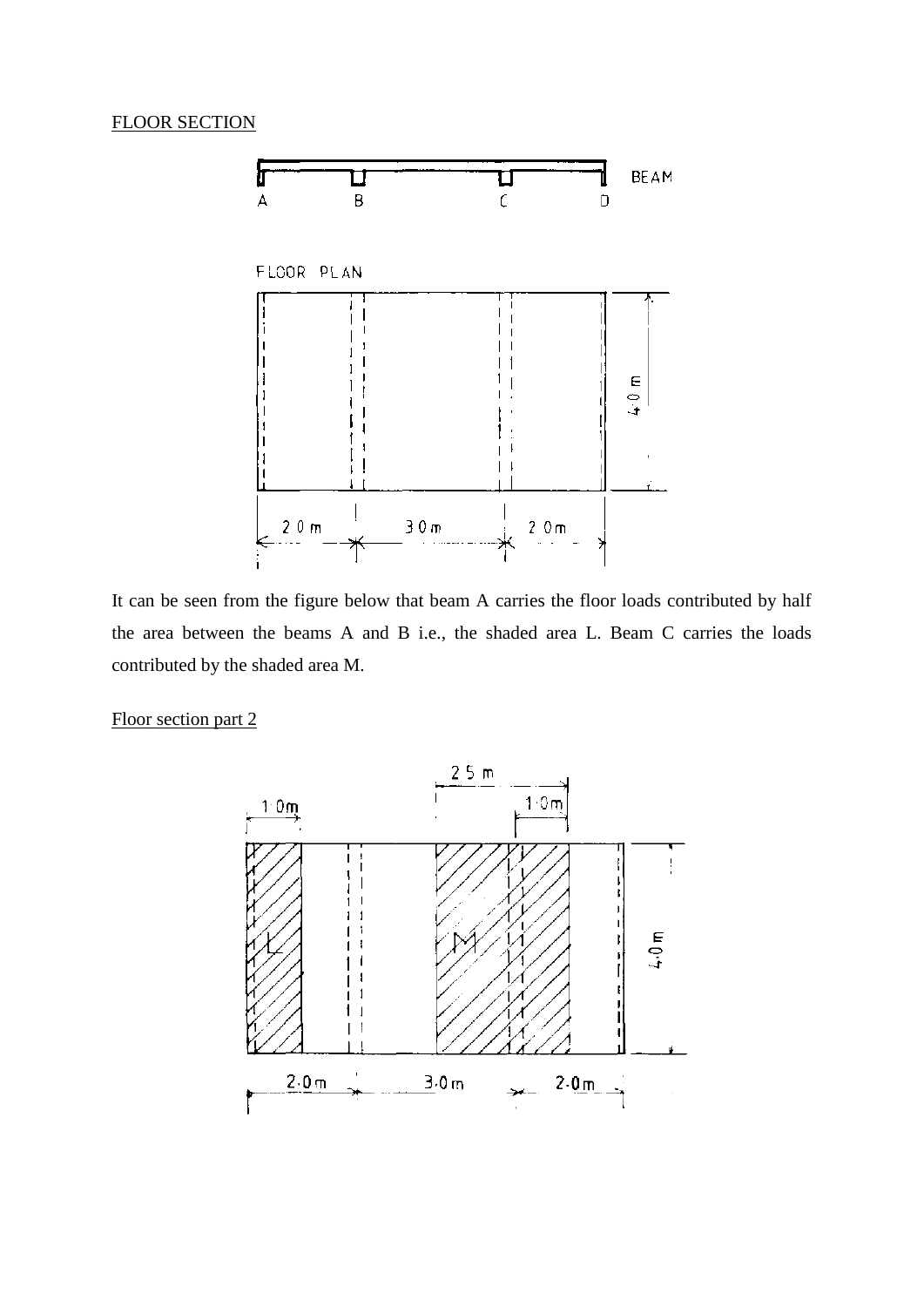Therefore beam A carries a total load of:

1 m x 4m x 10kN/  $m^2 = 40kN$ , or  $40kN / 4 = 10kN / m$ .

In the same way the loading of beam C can be calculated to  $25kN/m$ . The loading per metre run can then be used to calculate the required size of the beams.

Distributed loads with linear variation is another common load situation.

The loading shape is triangular and is the result of such actions as the pressure of water on retaining walls and dams.

[Loading of Beam C](http://www.fao.org/docrep/S1250E/S1250E38.GIF)



### **Shearing Force and Bending Moment**

A beam is a structural member subject to lateral loading in which the developed resistance to deformation is of flexural character. The primary load effect that a beam is designed to resist is that of bending moments, but in addition, the effects of transverse or vertical shearing forces must be considered.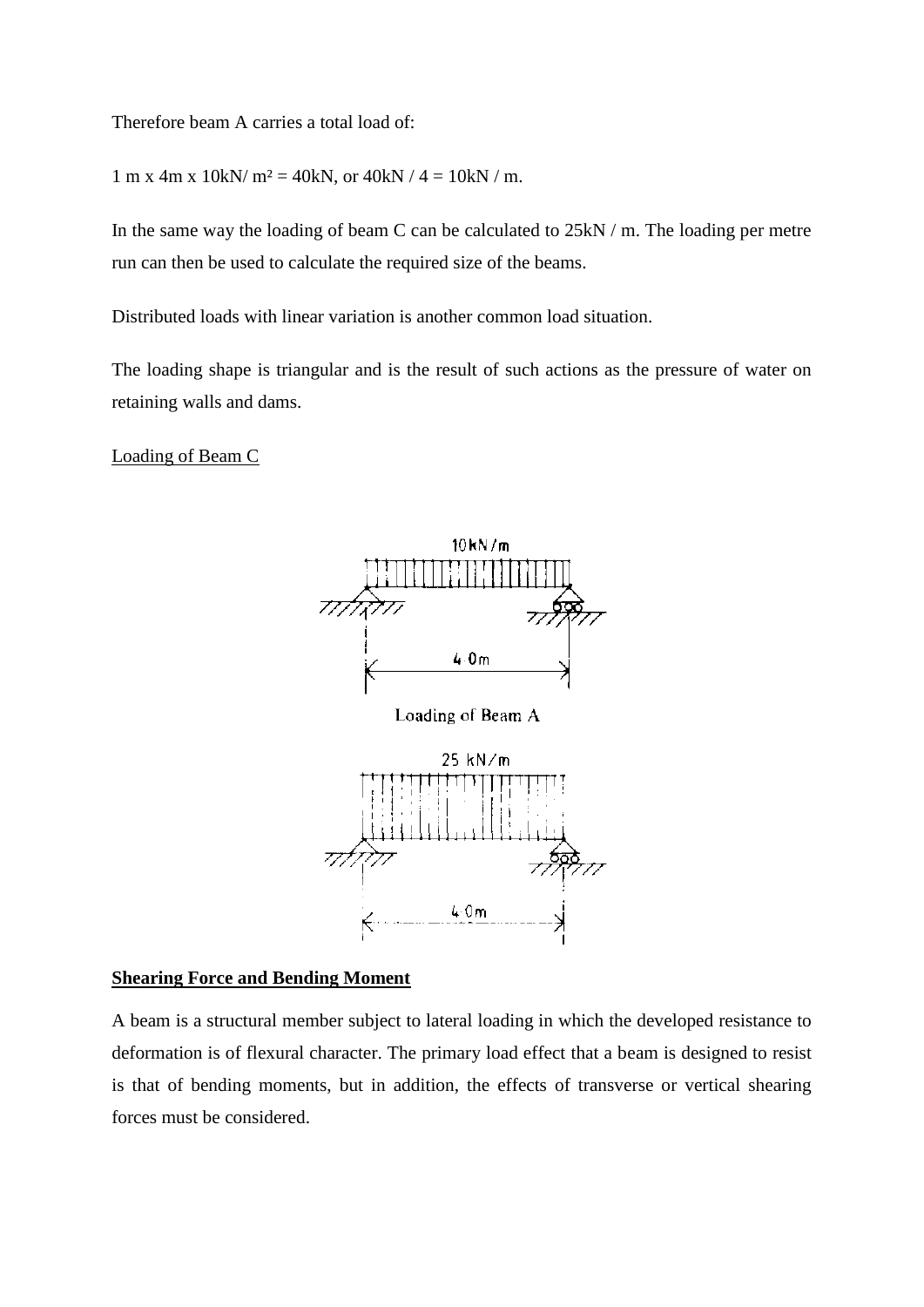Consider the cantilever AB shown in (a). For equilibrium, the reaction force at A must be vertical and equal to the load W.

The cantilever must therefore transmit the effect of load W to the support at A by developing resistance (on vertical cross-section planes between the load and the support) to the load effect called shearing force. Failure to transmit the shearing force at any given section, e.g., section x-x, will cause the beam to fracture as in (b). The bending effect of the load will cause the beam to deform as in (c). To prevent rotation of the beam at the support A, there must be a reaction moment at A, shown as  $M_A$ , which is equal to the product of load W and the distance from W to point A.

The shearing force and the bending moment transmitted across the section x-x may be considered as the force and moment respectively that are necessary to maintain equilibrium if a cut is made severing the beam at x-x. The free-body diagrams of the two portions of the beam are shown in (d).

Then the shearing force between A and  $C = Q_x = W$ 

and the bending moment between A and  $C = M_x = W_x$ 

Note: Both the shearing force and the bending moment will be zero between C and B.

[Shearing force part 1](http://www.fao.org/docrep/S1250E/S1250E39.GIF)

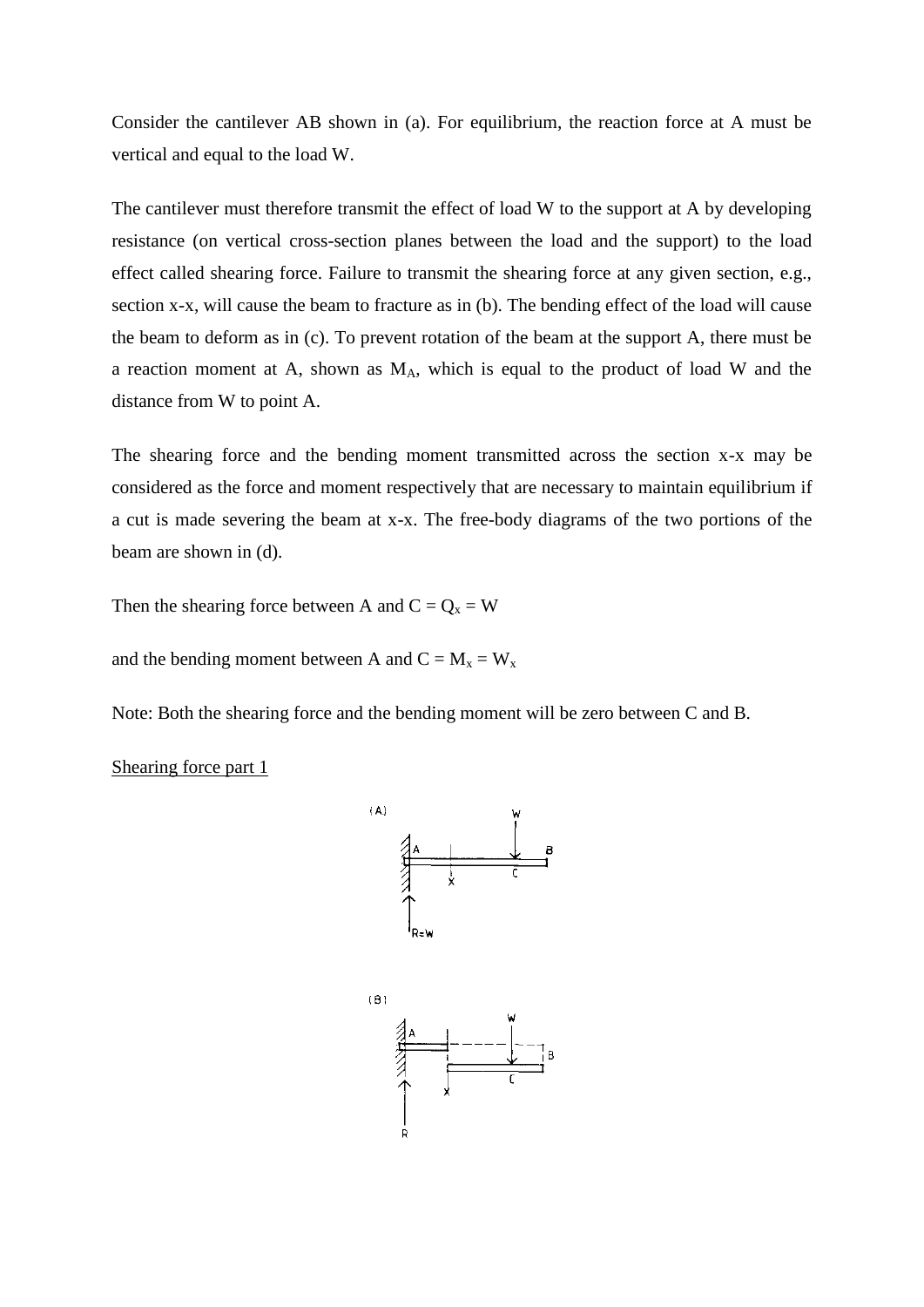[Shearing force part 2](http://www.fao.org/docrep/S1250E/S1250E3A.GIF)



### **Definitions**

Shear force (Q) is the algebraic sum of all the transverse forces acting to the left or to the right of the chosen section.

Bending moment (M) at any transverse cross section of a straight beam is the algebraic sum of the moments, taken about an axis passing through the centroid of the cross section, of all the forces applied to the beam on either side of the chosen cross section.

### **Direct Stress**

When a force is transmitted through a body, the body tends to change its shape. Although these deformations seldom can be seen by the naked eye, the many fibres or particles which make up the body, transmit the force throughout the length and section of the body, and the fibres doing this work are said to be in a state of stress. Thus, a stress may be described as a mobilized internal reaction which resists any tendency towards deformation. Since the effect of the force is distributed over the cross-section area of the body, stress is defined as force transmitted or resisted per unit area.

Thus Stress =Force/Area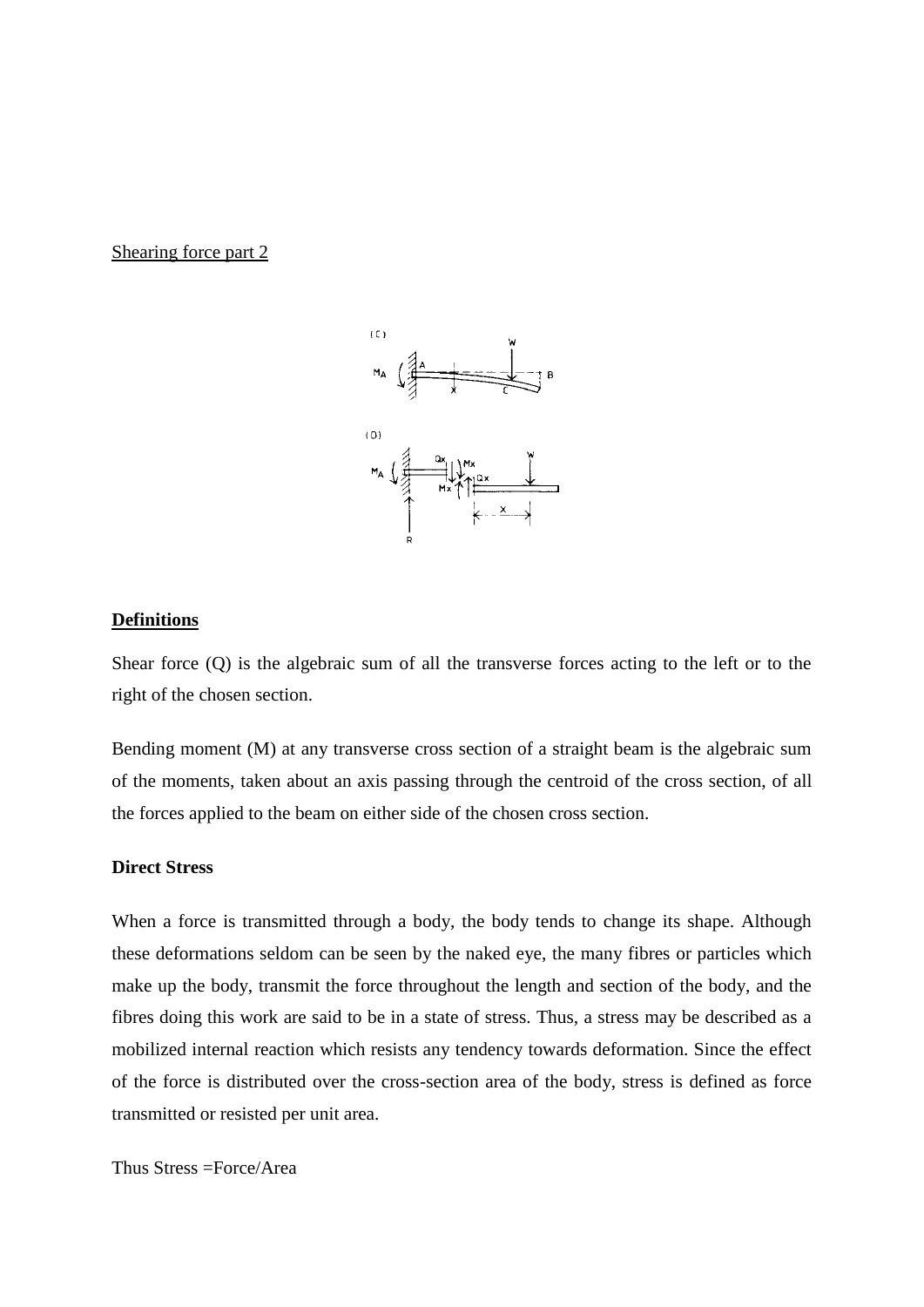The unit for stress in S.l. is newtons per square metre (N/m²). This is also called a Pascal (Pa). However, it is often more convenient to uses the multiple N/mm².

Note that  $1N/mm^2 = 1 MN 1 m^2 = 1 M Pa$ 

Tensile and compressive stress, which result from forces acting perpendicular to the plane of cross section in question, are known as normal stress and are usually symbolized with (the Greek letter sigma), sometimes given a suffix t for tension (at) or a c for compression (c). Shear stress is produced by forces acting parallel or tangential to the plane of cross section and is symbolized with r (Greek letter tau).

#### **Tensile Stress**

#### **Example 3**



Consider a steel bar which is thinner at the middle of its length than elsewhere, and which is subject to an axial pull of 45kN.

If the bar were to fail in tension, it would be due to breaking where the amount of material is a minimum. The total force tending to cause the bar to fracture is 45kN at all cross sections, but whereas the effect of the force is distributed over a cross-sectional area of 1200mm² for part of the length of the bar, it is distributed over only 300mm² at the middle position. Thus, the tensile stress is greatest in the middle and is: at  $= 300$  2  $= 15$ ON/mm<sup>2</sup>

### **Compressive Stress**

### **[Example 4](http://www.fao.org/docrep/S1250E/S1250E3I.GIF)**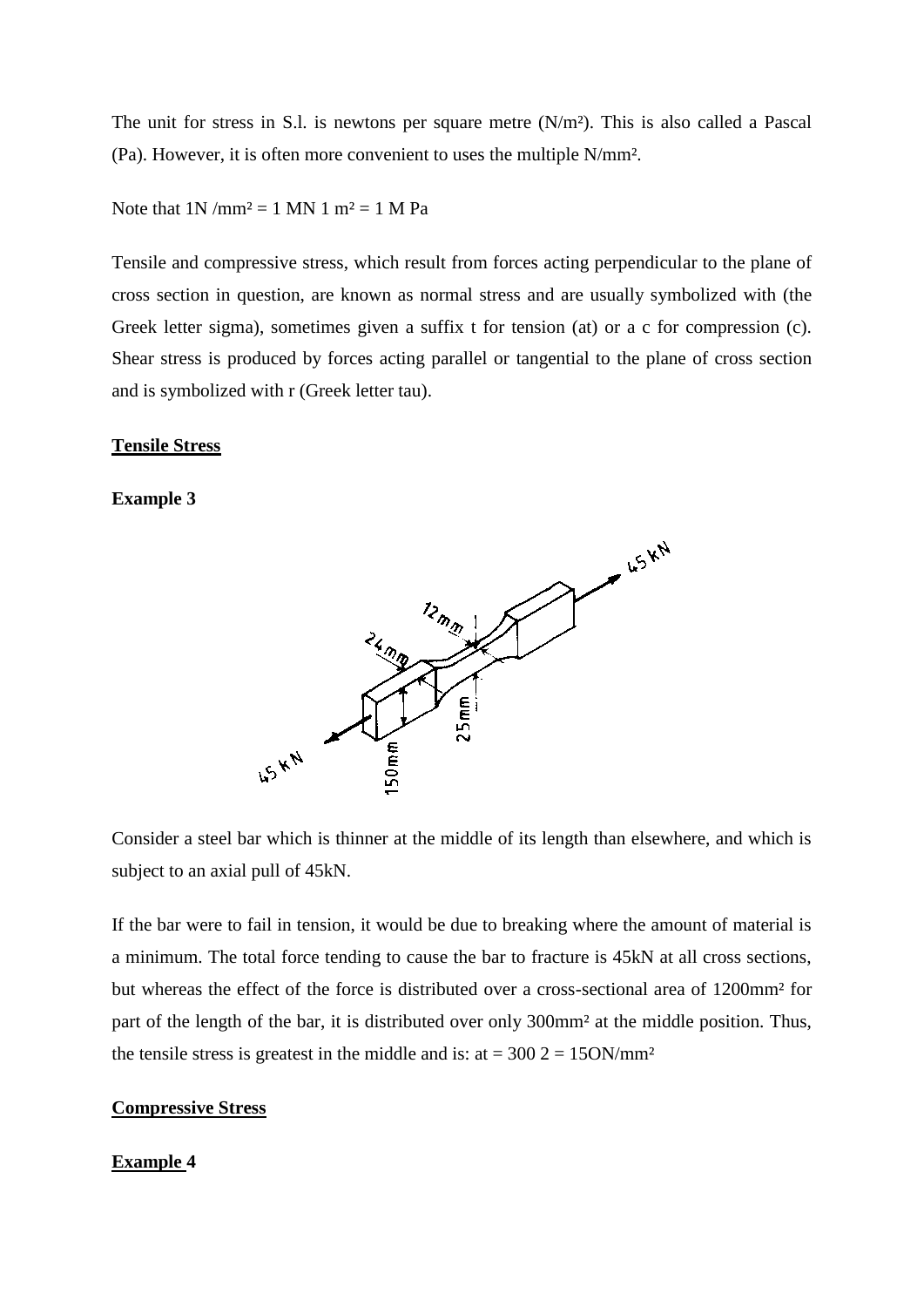

A brick pier is 0.7m square and 3m high and weighs  $19kN/m<sup>3</sup>$ . It is supporting an axial load from a column of 490kN. The load is spread uniformly over the top of the pier, so the arrow shown merely represents the resultant of the load. Calculate a) the stress in the brickwork immediately under the column, b) the stress at the bottom of the pier.

# *Solution a*

Cross-section area  $= 0.49$ m<sup>2</sup>

Stress =  $\sigma c = 490 \text{kN} / 0.49 \text{m}^2 = 1000 \text{kN} / \text{m}^2$  or 1 N/mm<sup>2</sup>

### *Solution b*

Weight of pier: =  $0.7$ m x  $0.7$ m x  $3.0$ m x  $19kN/m^3 = 28kN$ 

Total load =  $490 + 28 = 518$ kN and

 $Stress = \sigma_c = 518kN / 0.49m^2 = 1057kN/m^2$  or 1.06N/mm<sup>2</sup>

### Shear Stress

### **Example 5**

A rivet is connecting two pieces of flat steel. If the loads are large enough, the rivet could fail in shear, i.e., not breaking but sliding of its fibres. Calculate the shear stress of the rivet when the steel bars are subject to an axial pull of 6kN.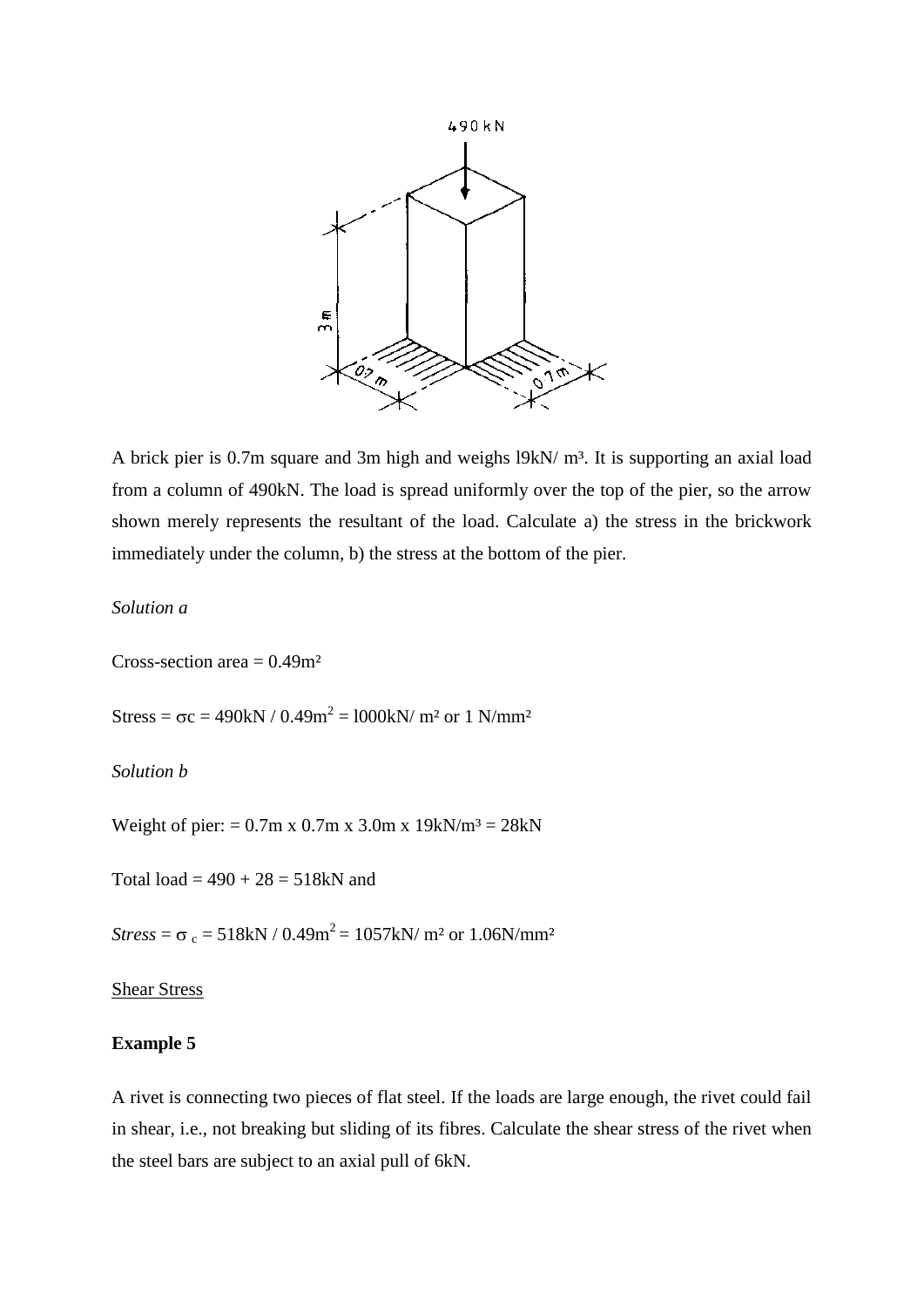[Diagrams](http://www.fao.org/docrep/S1250E/S1250E3J.GIF)



Note that the rivets do, in fact, strengthen the connection by pressing the two steel bars together, but this strength, due to friction, cannot be calculated easily and is therefore neglected, i.e., the rivet is assumed to give all strength to the connection.

Cross-section area of rivet =  $1/4$  x  $\pi$  x  $10^2$ = 78.5 mm² Shear stress =  $r = 6kN / 78.5mm^2 = 76N/mm^2$ 

### **Strain**

When loads of any types are applied to a body, the body will always undergo dimension changes, this is called deformation. Thus, tensile and compressive stresses cause changes in length; torsional-shearing stresses cause twisting, and bearing stresses cause indentation in the bearing surface.

In farm structures, where mainly a uniaxial state of stress is considered, the major deformation is in the axial direction. There are always small deformations present in the other two dimensions, but they are seldom of significance.

Direct Strain = Change in length / Original length =  $=\epsilon = \Delta L$ 

By definition strain is a ratio of change and thus it is a dimensionless quantity.

#### **Elasticity**

All solid materials will deform when they are stressed, and as the stress is increased, the deformation also increases. In many cases, when the load causing the deformation is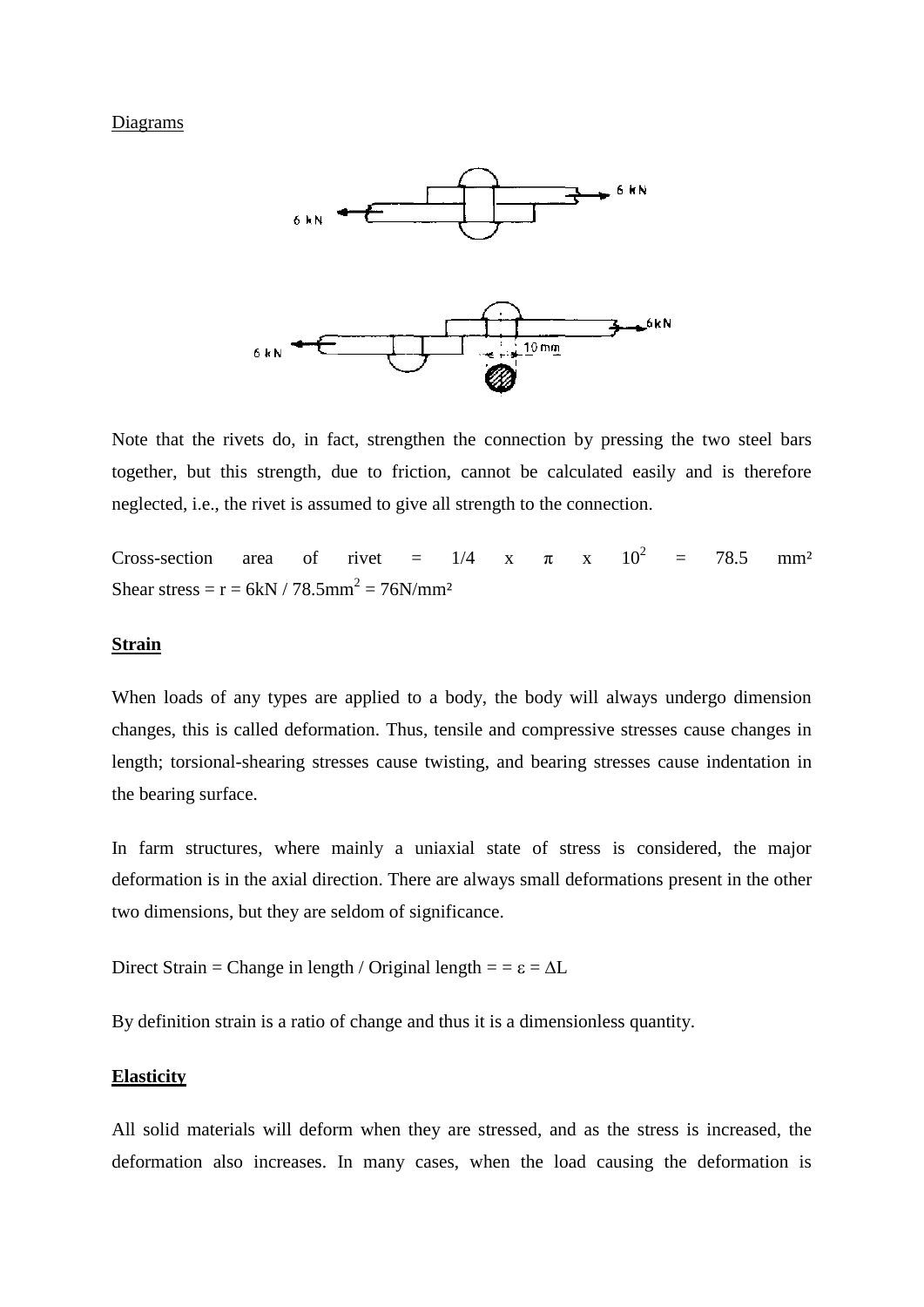removed, the material returns to its original size and shape and is said to be elastic. If the stress is steadily increased, a point is reached when, after the removal of the load, not all of the induced strain is recovered. This limiting value of stress is called the elastic limit. Within the elastic range, strain is proportional to the stress causing it. This is called the modulus of elasticity. The greatest stress for which strain is still proportional is called the limit of proportionality (Hooke's law).

Thus, if a graph is produced of stress against strain as the load is gradually applied, the first portion of the graph will be a straight line. The slope of this straight line is the constant of proportionality, modulus of elasticity (E), or Young's modulus and should be thought of as a measure of the stiffness of a material.

Modulus of elasticity =  $E = \frac{Stress}{Strain} = \frac{FL}{A\Delta L}$ 

The modulus of elasticity will have the same units as stress (N/mm²). This is because strain has no units.

A convenient way of demonstrating elastic behaviour is to plot a graph of the results of a simple tensile test carried out on a thin mild-steel rod. The rod is hung vertically and a series of forces applied at the lower end. Two gauge points are marked on the rod and the distance between them measured after each force increment has been added. The test is continued until the rod breaks.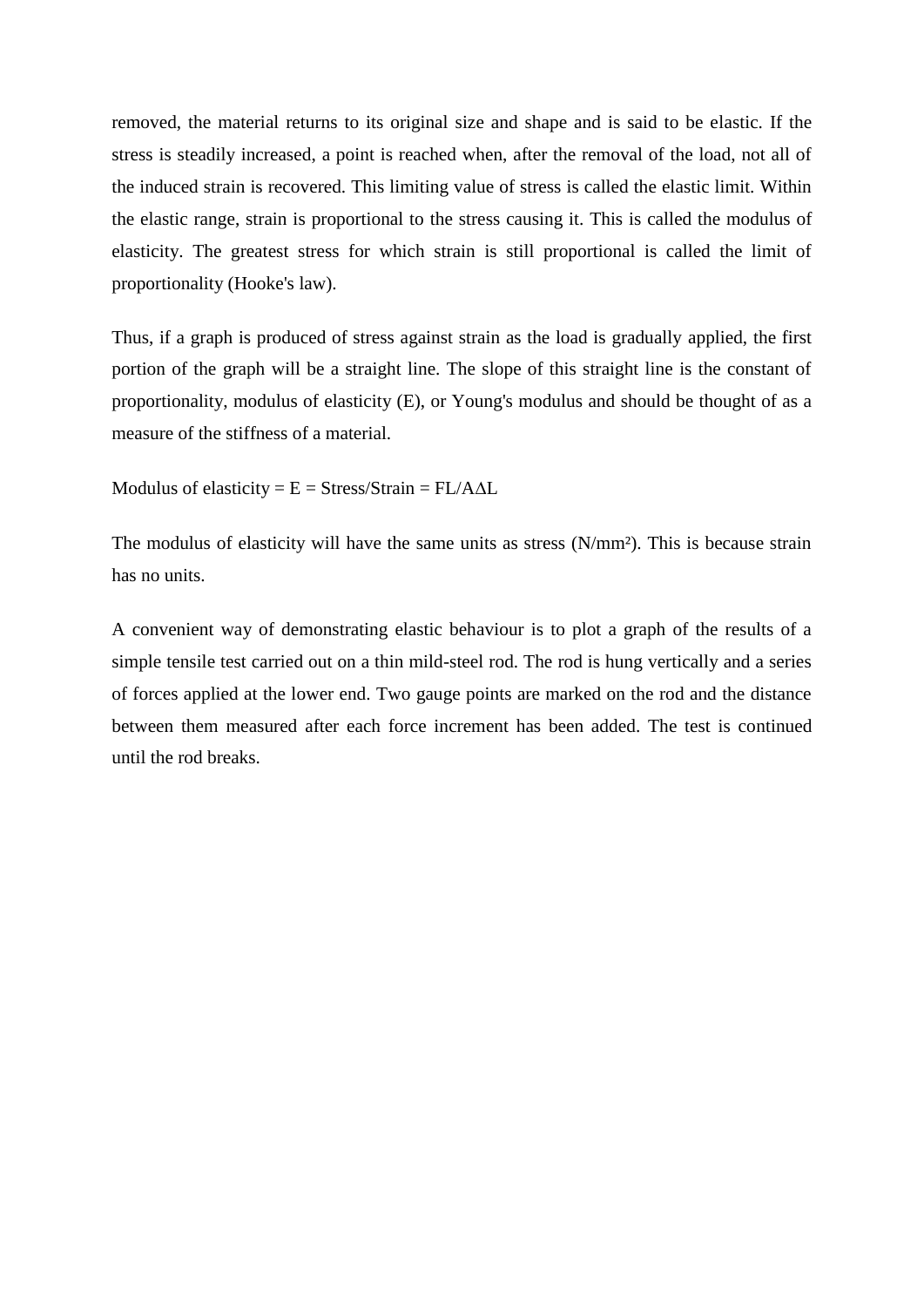[Behaviour of mild-steel rod under tension.](http://www.fao.org/docrep/S1250E/S1250E3K.GIF)



### **Example 6**

Two timber posts, 150mm square and 4m high, are subject to an axial load of 108 kN each. One post is made of pine timber  $(E = 7800N/mm^2)$  and the other is Australian blackwood (E  $= 15300$ N/mm<sup>2</sup>). How much will they shorten due to the load?

Cross-section area  $A = 22500$ mm<sup>2</sup>; length  $L = 4000$ mm

Pine:  $\Delta L = FL / AE = (108000 \times 4000) / (22500 \times 15300) = 1.3m$ 

Australian blackwood:  $\Delta L = (108000 \times 4000) / (22500 \times 15300) = 1.3$ mm

### **Factor of Safety**

The permissible stresses must, of course, be less than the stresses which would cause failure of the members of the structure; in other words there must be an ample safety margin. (In 2000 B.C. a building code declared the life of the builder be forfeited should the house collapse and kill the owner).

Also deformations must be limited since excessive deflection may give rise to troubles such as cracking of ceilings, partitions and finishes, as well as adversely affecting the functional needs.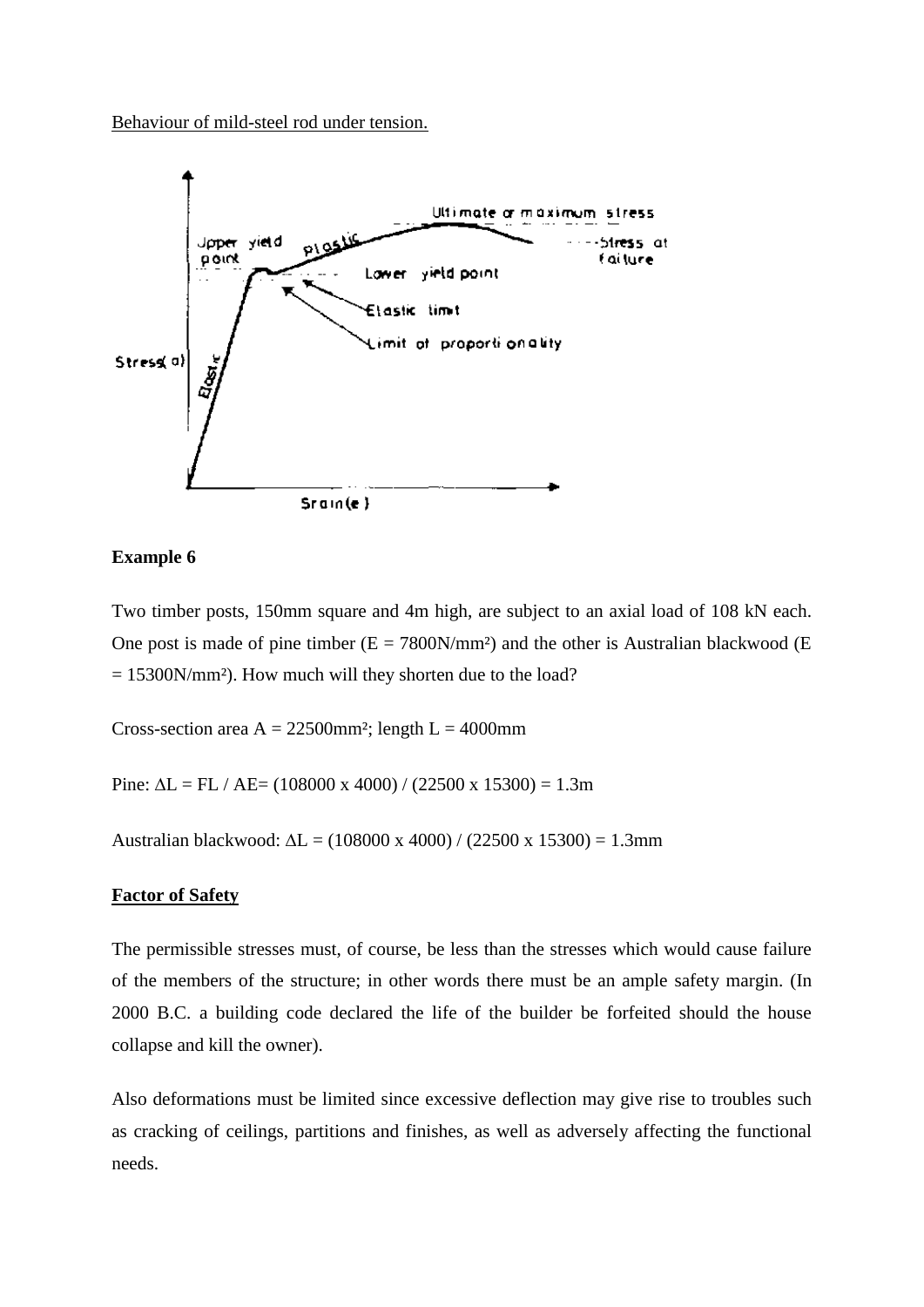Structural design is not an exact science, and calculated values of reactions, stresses etc., whilst they may be mathematically correct for the theoretical structure (i.e., the model), may be only approximate as far as the actual behaviour of the structure is concerned.

For these and other reasons it is necessary to make the design stress, working stress, allowable stress and permissible stress less than the ultimate stress or the yield stress. This margin is celled factor of safety.

Design stress = [Ultimate (or yield) stress]/Factor of safety

In the case of a material such as concrete, which does not have a well-defined yield point, or brittle materials which behave in a linear manner up to failure, the factor of safety is related to the ultimate stress (maximum stress before breakage). Other materials, such as steel, have a yield point where a sudden increase in strain occurs, and at which point the stress is lower than the ultimate stress. In this case, the factor of safety is related to the yield stress in order to avoid unacceptable deformations.

The value of the factor of safety has to be chosen with a variety of conditions in mind, such as:

- the accuracy in the loading assumptions
- the permanency of the loads
- the probability for casualties or big economic losses in case of failure
- $\bullet$  the purpose of the building
- the uniformity of the building material
- the workmanship expected from the builder
- the strength properties of the materials
- the level of quality control ensuring that the materials are in accordance with their specifications
- the type of stresses developed
- the building material cost

However, values of 3 to 5 are normally chosen when the factor of safety is related to ultimate stress and values of 1.4 to 2.4 when related to yield-point stress.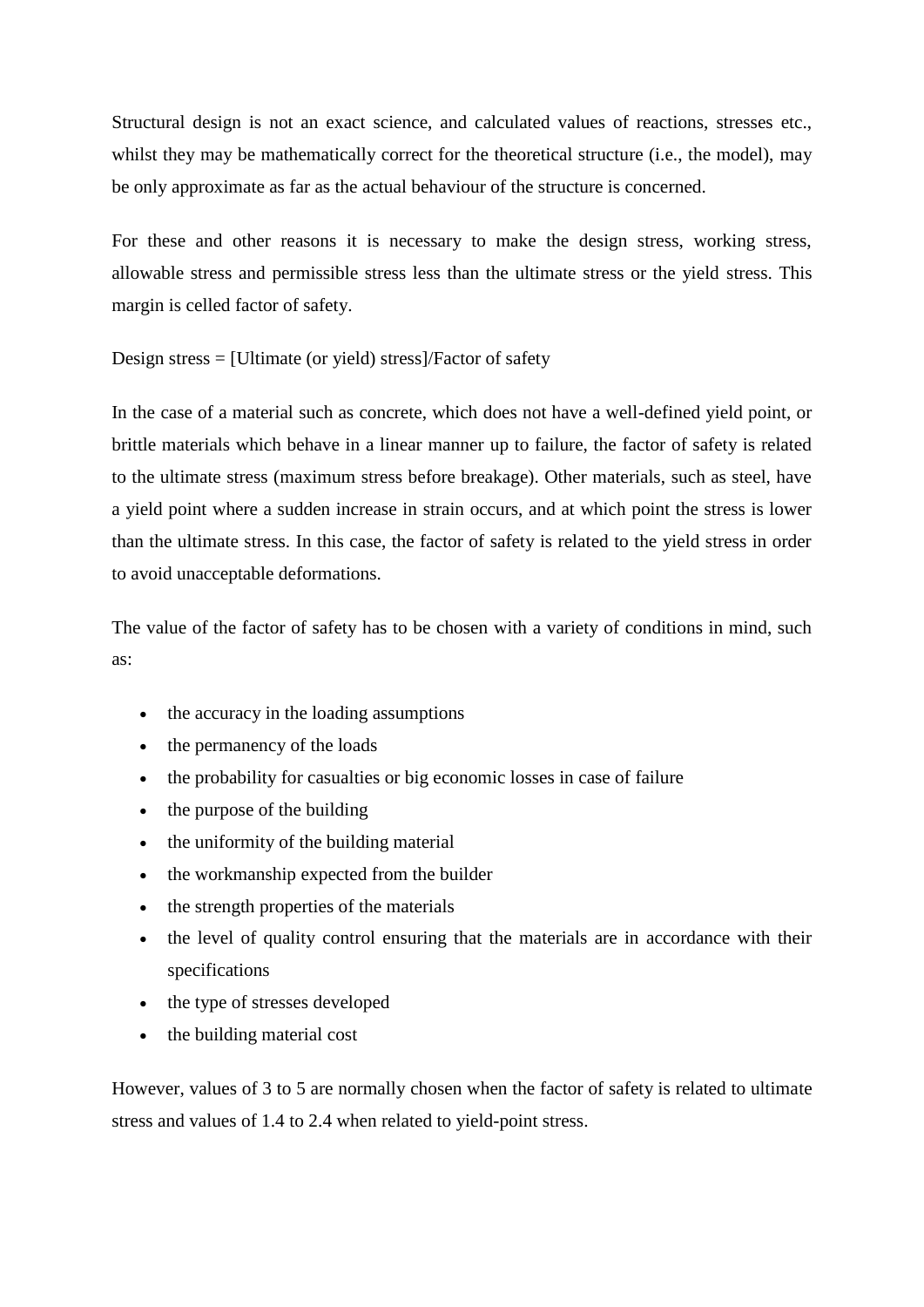In the case of building materials such as steel and timber, different factors of safety are sometimes considered for common loading systems and for exceptional loading systems in order to save materials. Common loadings are those which occur frequently, whereas a smaller safety margin may be considered for exceptional loadings, which occur less frequently and seldom with full intensity, e.g., wind pressure, earthquakes.

#### **1. WOOD**

Wood is a hard and fibrous substance which forms a major part of the trunk and branches of a tree. It can also be defined as a natural polymeric material which practically does not age. Wood as a building material falls in two major classes—natural and man-made. With the advances in science and technology, wood in its natural form as timber, lumber, etc. is being rapidly replaced by composite wood materials in which natural wood is just a basic ingredient of a matrix or a laminate. The latter are found to be more useful and adaptable as they may be treated chemically, thermally or otherwise as per requirements. Some examples are plywood, fibreboards, chipboards, compressed wood, impregnated wood, etc. Wood has many advantages due to which it is preferred over many other building materials. It is easily available (this won't be true after some years) and easy to transport and handle, has more thermal insulation, sound absorption and electrical resistance as compared to steel and concrete. It is the ideal material to be used in sea water. Wood is a good absorber of shocks and so is suitable for construction work in hilly areas which are more prone to earthquakes.

Finally, since wood can be easily worked, repairs and alterations to wood work can also be done easily. Owing to the above mentioned advantages, wood is very widely used in buildings as doors, windows, frames, temporary partition walls, etc. and in roof trusses and ceilings apart from formwork.

### **Characteristics of Timber**

The principal characteristics of timber of concern are strength, durability and finished appearance.

- 1. Narrow annual rings, closer the rings greater is the strength.
- 2. Compact medullary rays.
- 3. Dark colour.
- 4. Uniform texture.
- 5. Sweet smell and a shining fresh cut surface.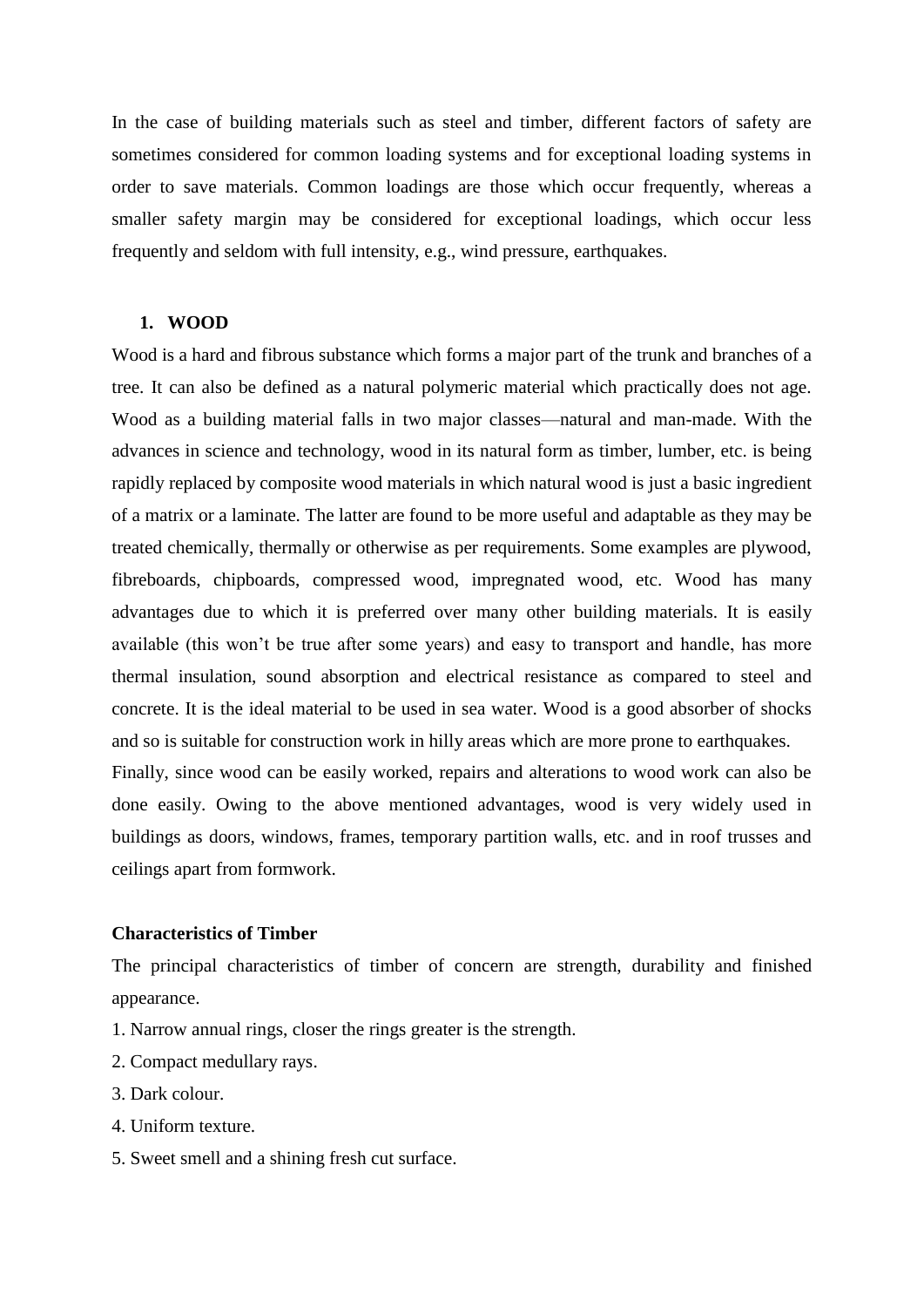- 6. When struck sonorous sound is produced.
- 7. Free from the defects in timber.
- 8. Heavy weight.
- 9. No woolliness at fresh cut surface.

### **Seasoning of Timber**

Timber cut from freshly felled trees is too wet for normal use and is dimensionally unsuitable. Seasoning is the process of reducing the moisture content (drying) of timber in order to prevent the timber from possible fermentation and making it suitable for use. It can also be defined as the process of drying the wood to a moisture content approximately equal to the average humidity of the surroundings, where it is to be permanently fixed. Very rapid seasoning after removal of bark should be avoided since it causes case hardening and thus increases resistance to penetration of preservatives. Some of the objects of seasoning wood are as follows:

- 1. Reduce the shrinkage and warping after placement in structure.
- 2. Increase strength, durability and workability.
- 3. Reduce its tendency to split and decay.
- 4. Make it suitable for painting.
- 5. Reduce its weight.

### **METHODS OF SEASONING**

Timber can be seasoned naturally or artificially.

**Natural or air seasoning:** The log of wood is sawn into planks of convenient sizes and stacked under a covered shed in cross-wise direction in alternate layers so as to permit free circulation of air. The duration for drying depends upon the type of wood and the size of planks. The rate of drying is however very slow. Air seasoning reduces the moisture content of the wood to 12–15 per cent. It is used very extensively in drying ties and the large size structural timbers.

**Artificial seasoning:** The prevalent methods of artificial seasoning are as follows:

**Water Seasoning**: The logs of wood are kept completely immersed in running stream of water, with their larger ends pointing upstream. Consequently the sap, sugar, and gum are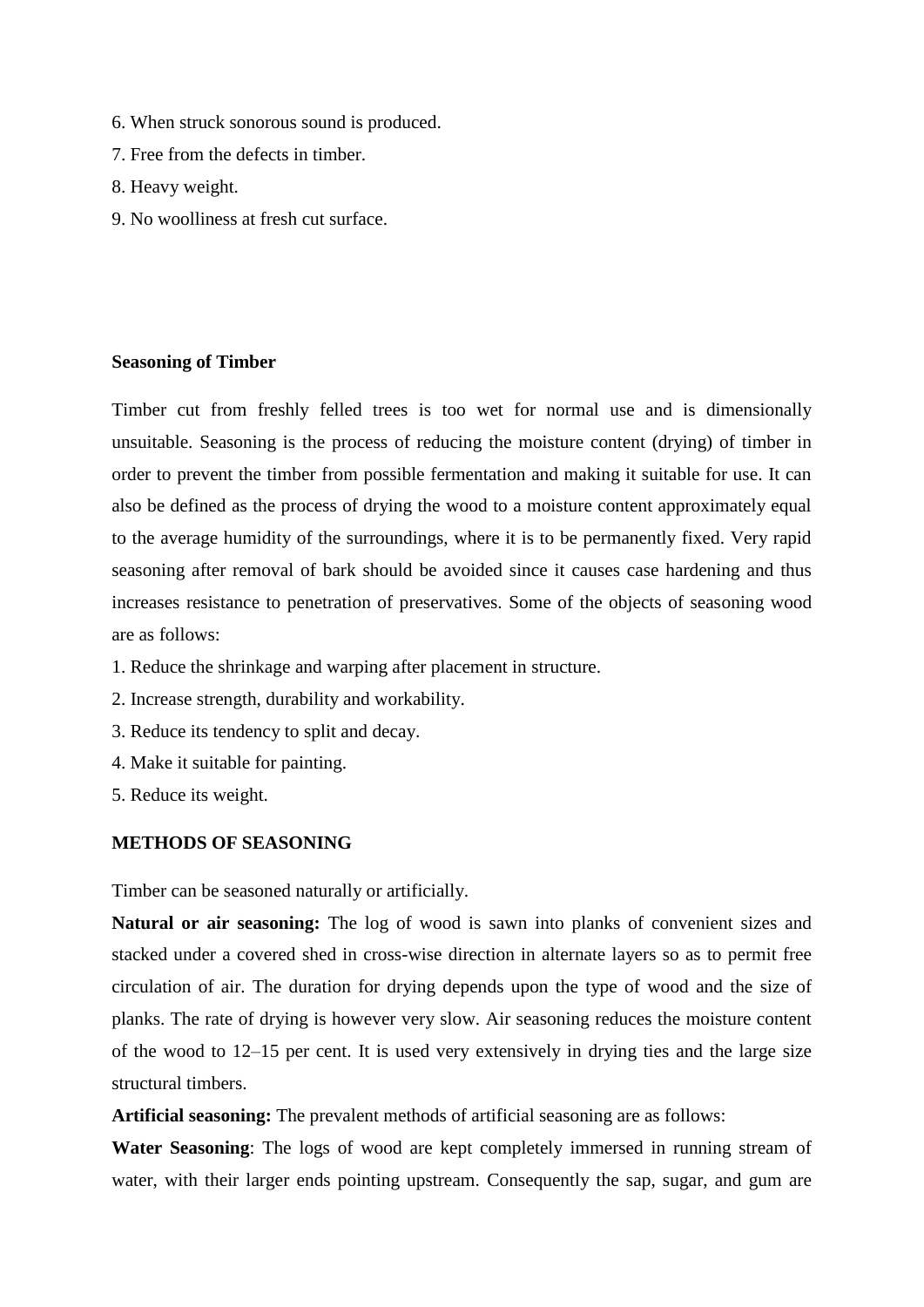leached out and are replaced by water. The logs are then kept out in air to dry. It is a quick process but the elastic properties and strength of the wood are reduced.

**Boiling** in water or exposing the wood to the action of steam spray is a very quick but expensive process of seasoning.

**Kiln Seasoning**: is adopted for rapid seasoning of timber on large scale to any moisture content. The scantlings are arranged for free circulation of heated air with some moisture or superheated steam. The circulating air takes up moisture required from wood and seasons it. Two types of kilns, the progressive and the compartment are in use.

#### **DEFECTS IN WOOD**

Defects can occur in timber at various stages, principally during the growing period and during the conversion and seasoning process. The defects in the wood are due to irregularities in the character of grains. Defects affect the quality, reduce the quantity of useful wood, reduce the strength, spoil the appearance and favour its decay.

### **Defects due to abnormal growth**

Following are some of the important defects commonly found in wood due to abnormal growth or rupture of tissues due to natural forces.

**Checks:**  $\Box$  is a longitudinal crack which is usually normal to the annual rings. These adversely affect the durability of timber because they readily admit moisture and air.

**Shakes:** are longitudinal separations in the wood between the annual rings. These lengthwise separations reduce the allowable shear strength without much effect on compressive and tensile values. The separations make the wood undesirable when appearance is important.

Boths the shakes and checks if present near the neutral plane of a beam they may materially weaken its resistance to horisontal shear.

*Heart Shakes:* occurs due to shrinkage of heart wood, when tree is overmatured. Cracks start from pith and run towards sap wood. These are wider at centre and diminish outwards.

*Cup Shakes: appears* as curved split which partly or wholly separates annual rings from one another. It is caused due to excessive frost action on the sap present in the tree, especially when the tree is young.

*Star Shakes:* are radial splits or cracks wide at circumference and diminishing towards the centre of the tree. This defect may arise from severe frost and fierce heat of sun. Star shakes appear as the wood dries below the fibre saturation point. It is a senous fault leading to separated log when sawn.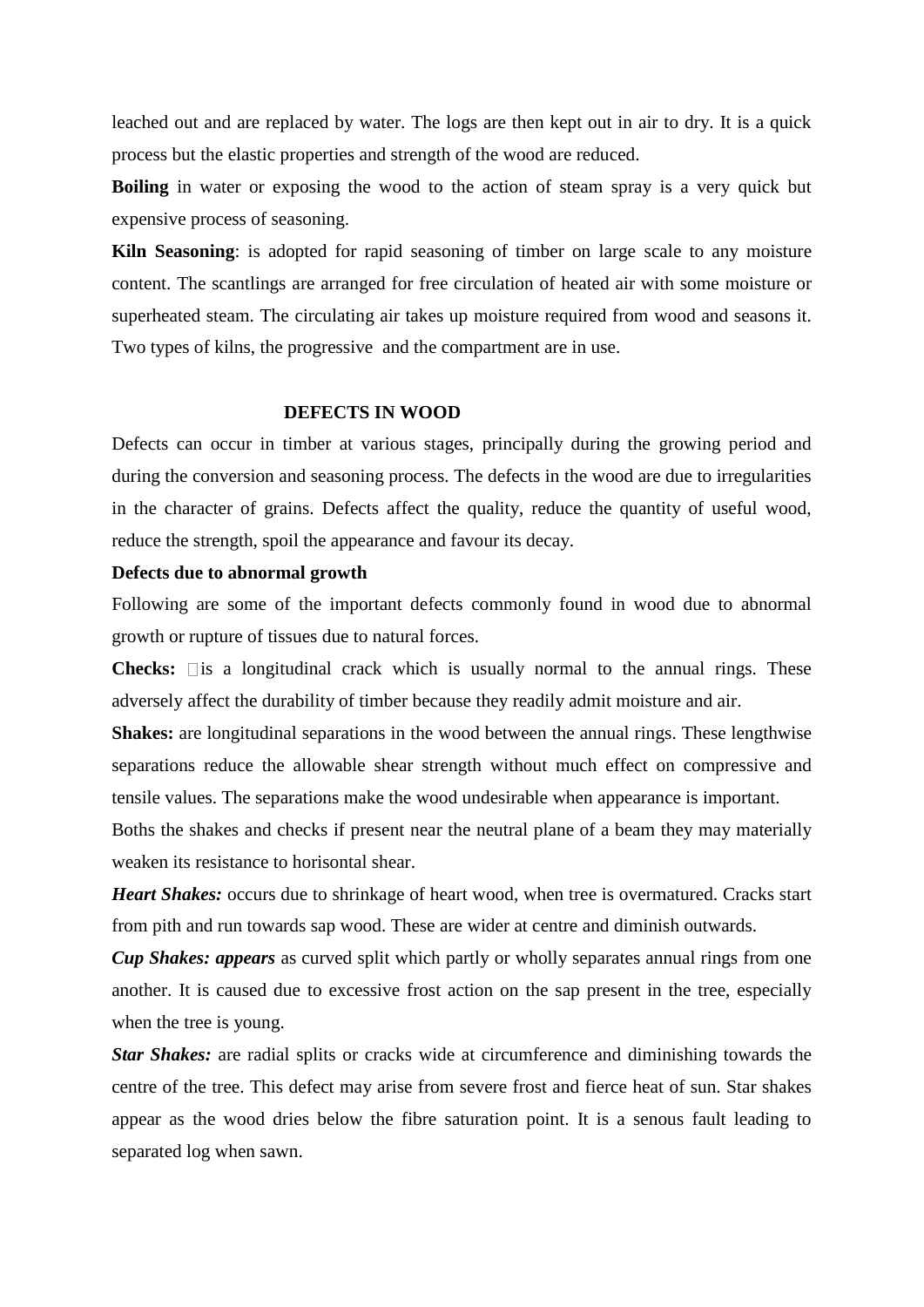**Knots:**are bases of twigs or branches buried by cambial activity of the mother branch. The root of the branch is embedded in the stem, with the formation of annual rings at right angles to those of the stem. The knots interrupt the basic grain direction of the wood, resulting in a reduction of its strength. In addition these affect the appearance of the wood. A *dead knot* can be separated from the body of the wood, whereas *live knot* cannot be. Knots reduce the strength of the timber and affect workability and cleavability as fibres get curved. Knots are classified on the basis of size, form, quality and occurrence.

**End Splits:**  $\Box$  are caused by greater evaporation of sap at the end grains of log and can be reduced by painting the exposed end grains with a water proof paint or capping the exposed end with hoop iron bandage.

**Twisted Fibers:** are caused by wind constantly turning the trunk of young tree in one direction.

**Upsets:** are caused by the crushing of fibres running transversely during the growth of the tree due to strong winds and unskilled felling consequently resulting in discontinuity of fibres.

**Foxiness:** is a sign of decay appearing in the form of yellow or red tinge or discolouration of overmatured trees.

**Rupture**: is caused due to injury or impact.

**Defects due to conversion:** Conversion is the term used to describe the process whereby the felled tree is converted into marketable sizes of timber. Conversion defects are basically due to unsound practice in milling or attempts to economise during conversion of timber. A *wane* occurs in timber which contains, on one or more faces, part of the bark or the rounded periphery of the trunk. This reduces the cross sectional area, with consequent reduction in strength in the parts affected. Excessive

slope of grains may also be classed as a conversion defect when conversion has not been done parallel to the axis of the trunk.

**Defects due to Seasoning:** These defects are directly caused by the movement which occurs in timber due to changes in moisture content. Excessive or uneven drying, exposure to wind and rain, and poor stacking during seasoning can all produce distortions in timber. These defects result in loosening of fixings or disruption of decoration, or both. The common types of seasoning defects are: checks—longitudinal separation of fibres not extending throughout the cross-section of wood; splitting—separation of fibres extending through a piece of timber from one face to another; warpage—consists of cupping, twisting and bowing.

# **DISEASES OF TIMBER**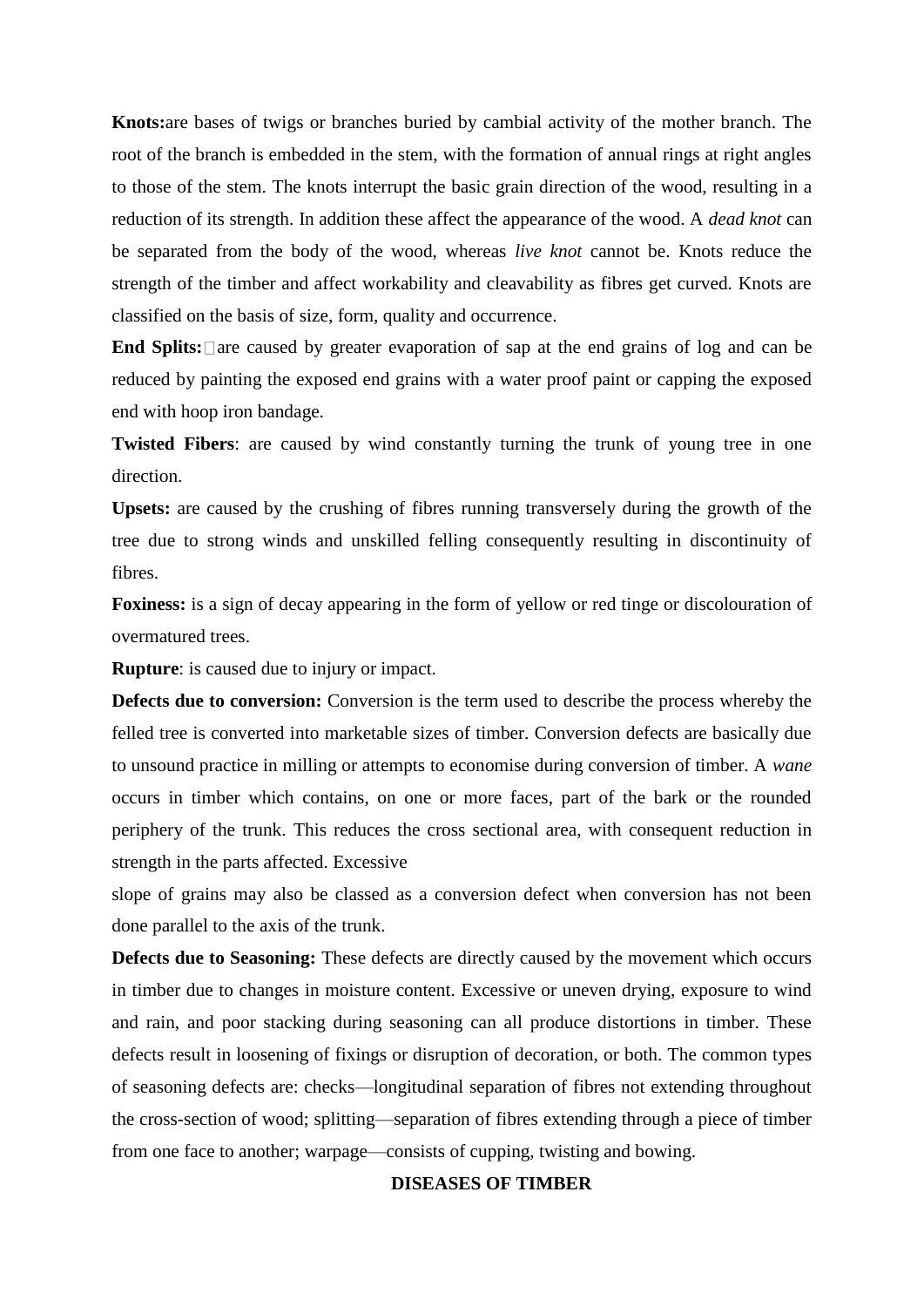### **Dry Rot**

It is decomposition of felled timber caused by the action of various fungi. The fungus reduces fibres to fine powder and the timber looses its strength. This disease is highly infectious and causes tremendous destruction. It occurs when the timber is imperfectly seasoned and placed in a moist, warm and confined atmosphere having no free access of air. Fungus rapidly dies when exposed to air or sunlight. The best remedy is to cut away the affected part and paint the remaining part.

### **Wet Rot**

When timber is subjected to alternate wet and dry conditions, decomposition of tissues takes place. This is not caused by fungal attack. In a living tree, it is set up by the access of water through wounds in the bark and causes the decomposition of sap and fibres of the tree. This may also occur when timber is seasoned by exposing it to moisture. To avoid wet rot, well seasoned timber is used with preservatives and paints.

### **PRESERVATION OF TIMBER**

The durability of wood is decidedly variable property. If well-seasoned and kept in a dry place, if immersed in water, or if buried in ground, wood often lasts for centuries. When, however, unprotected wood can easily decay by swelling (when it gets wet), fungi, insects, fire, etc. The rapidly with which it decays depends on external conditions, the species of the wood, its preliminary conditioning, and its structure. One of the basic approaches to protect it is to create conditions unfavourable to fungi. Low humidity, heat and water insulation, etc. help to maintain the timber dry and thus make it insusceptible to damage by fungi. Water absorption, decay and other undesirable effects can be minimized by coating the surface of wood with polymer films or drying oils, oil base paints, varnishes and synthetic enamels. Preservative treatment of timber is not supposed to improve its basic properties like mechanical, electrical, or chemical properties. Some of the methods used to poison the food supply to fungus are as below.

**Oil type preservatives (type 1):** applied over outside of exposed timber, give unpleasant smell and are not suitable when timber is to be painted. The types in use are creosote, carbolinium, solignum etc. with or without admixture with petroleum or suitable oils having a high boiling range.

**Organic solvent preservatives (type 2):** *(Preservatives Insoluble in Water)* consists of toxic chemical compounds, e.g. pentachlorophenol, benzene-hexa-chloride, dichlorodiphenyl trichloro-ethane (D.D.T) and copper naphthenate. These are dissolved in suitable organic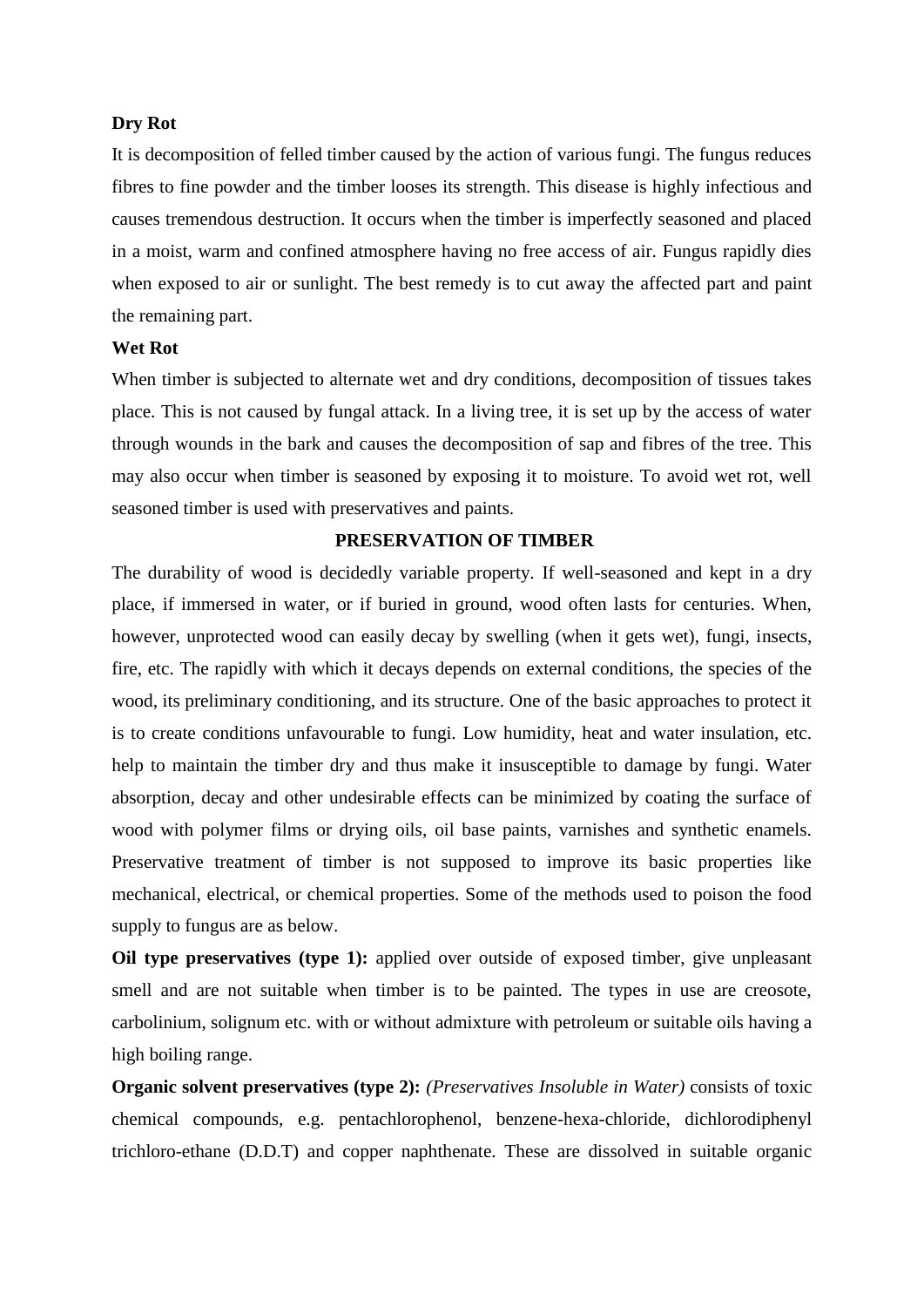solvents like naphtha, or in petroleum products such as kerosene, spirit, etc. The treated timber can be painted, waxed or polished.

*Acetic Anhydride treatment*- is used for protection of veneers, plywood and light lumbers against decay by acetylation. They are treated with acetic anhydride vapour, which minimises swelling and improves resistance to decay and attack by insects.

**Water Soluble Preservatives (type 3):** are odourless organic or inorganic salts and are adopted for inside locations only. If applied over outside surfaces, the salts can be leached by rainwater. Examples of leachable (3A-water soluble) type of preservatives are zinc chloride, boric acid (borax), etc. Zinc chloride, sodium fluoride and sodium-penta-chloro-phenate are toxic to fungi. These are expensive and odourless (except for sodium-penta-chloro-phenate). Benzenehexa-chloride is used as spray against borers. Boric acid is used against Lyctus borers and to protect plywood in tea chests.

#### **Various Treatment Processes**

**Surface Application:** is done either by spraying, dipping or by brushing the preservative for a short period on thoroughly debarked timber. For the oil type preservatives, the moisture content in timber should not be more than 14 per cent. With water soluble preservatives, a moisture content of 20 to 30 per cent is permissible. At least two coats should be applied. The second and subsequent coats should not be applied until the first one has dried or soaked into the wood. Where possible, the treatment is done hot. Surface treatment is used mostly for treating timber at site and for retreatment of cut surfaces.

**Soaking Treatment:** consists in submerging debarked timber in the preservative solution for a sufficiently long period until the required absorption of the preservative is obtained. For dry vineers 15–30 minutes of soaking are enough.

*Hot and cold process* ensures sterilisation against fungi and insects. The timber is submerged in the preservative solution. Which is then heated to about 90° to 95°C and maintained at this temperature for a suitable period depending on the charge. It is then allowed to cool until the required absorption is obtained. During the heating period, the air in the timber expands and is partially expelled. While cooling, the residual air in the timber contracts and creates a partial vacuum which causes the preservative to be sucked into the timber. Generally two baths are used, the first containing water where the hot treatment is given and the second the cold bath containing the preservatives into which the timber is transferred immediately after heating. This overcomes the danger of precipitation of chemicals at high temperatures. This arrangement also helps to make the process continuous in case the quantity of timber is large.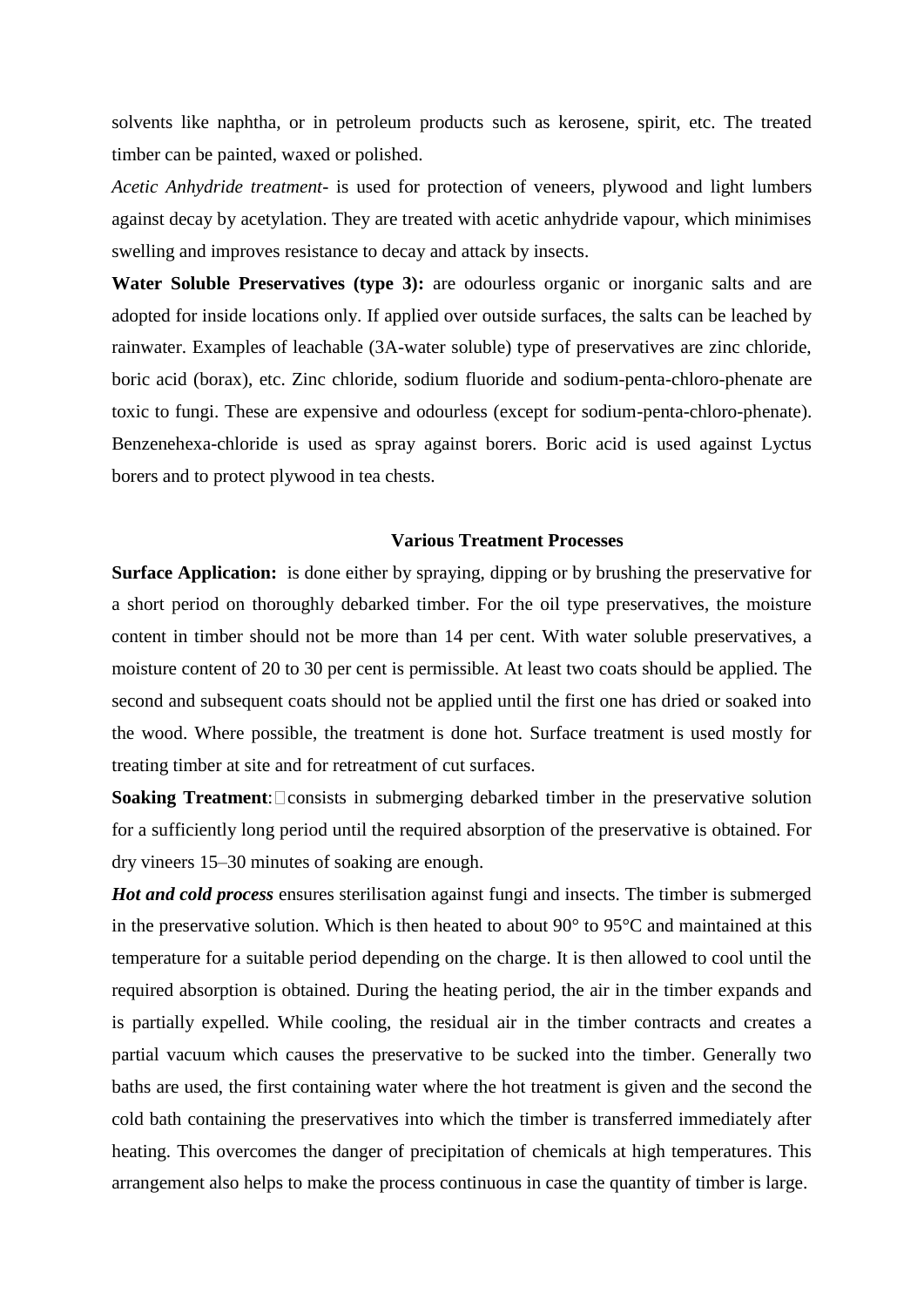**Boucherie Process:** Sapwood of almost all green timbers with the bark on and of bamboos in green condition, soon after felling, can be treated using any of the inorganic water soluble preservatives by this process. The log of wood attached to the hose pipe and connected to the reservoir containing preservative at an air pressure of 0.1–0.2 N/mm2 on its surface. Due to hydrostatic pressure, the preservative displaces the sap in the wood. The treatment is stopped when the concentration of preservative at the lower end of the log is the same as that in the reservoir.

# **2. MATERIALS FOR MAKING CONCRETE**

Cements in a general sense are adhesive and cohesive materials which are capable of bonding together particles of solid matter into a compact durable mass. For civil engineering works, they are restricted to calcareous cements containing compounds of lime as their chief constituent, its primary function being to bind the fine (sand) and coarse (grits) aggregate particles together. Cements used in construction industry may be classified as hydraulic and non hydraulic. The latter does not set and harden in water such as non-hydraulic lime or which are unstable in water, e g. Plaster of Paris. The hydraulic cement set and harden in water and give a product which is stable. Portland cement is one such. Cement can be manufactured either from natural cement stones or artificially by using calcareous and argillaceous materials. The examples of natural cements are Roman cement, Puzzolana cement and Medina cement and those of artificial cement are Portland cement and special cements.

### **2.1 Portland Cement**

It is a cementing material resembling a natural stone quarried from Portland in U.K. Portland cement may be defined as a product obtained by finely pulverizing clinker produced by calcining to incipient fusion, an intimate and properly proportioned mixture of argillaceous and calcareous materials. Care must be exercised in proportioning the raw materials so that the clinker of proper constitution may be obtained after burning. The three constituents of hydraulic cements are lime, silica and alumina. In addition, most cements contain small proportions of iron oxide, magnesia, sulphur trioxide and alkalis. There has been a change in the composition of Portland cement over the years, mainly reflected in the increase in lime content and in a slight decrease in silica content. An increase in lime content beyond a certain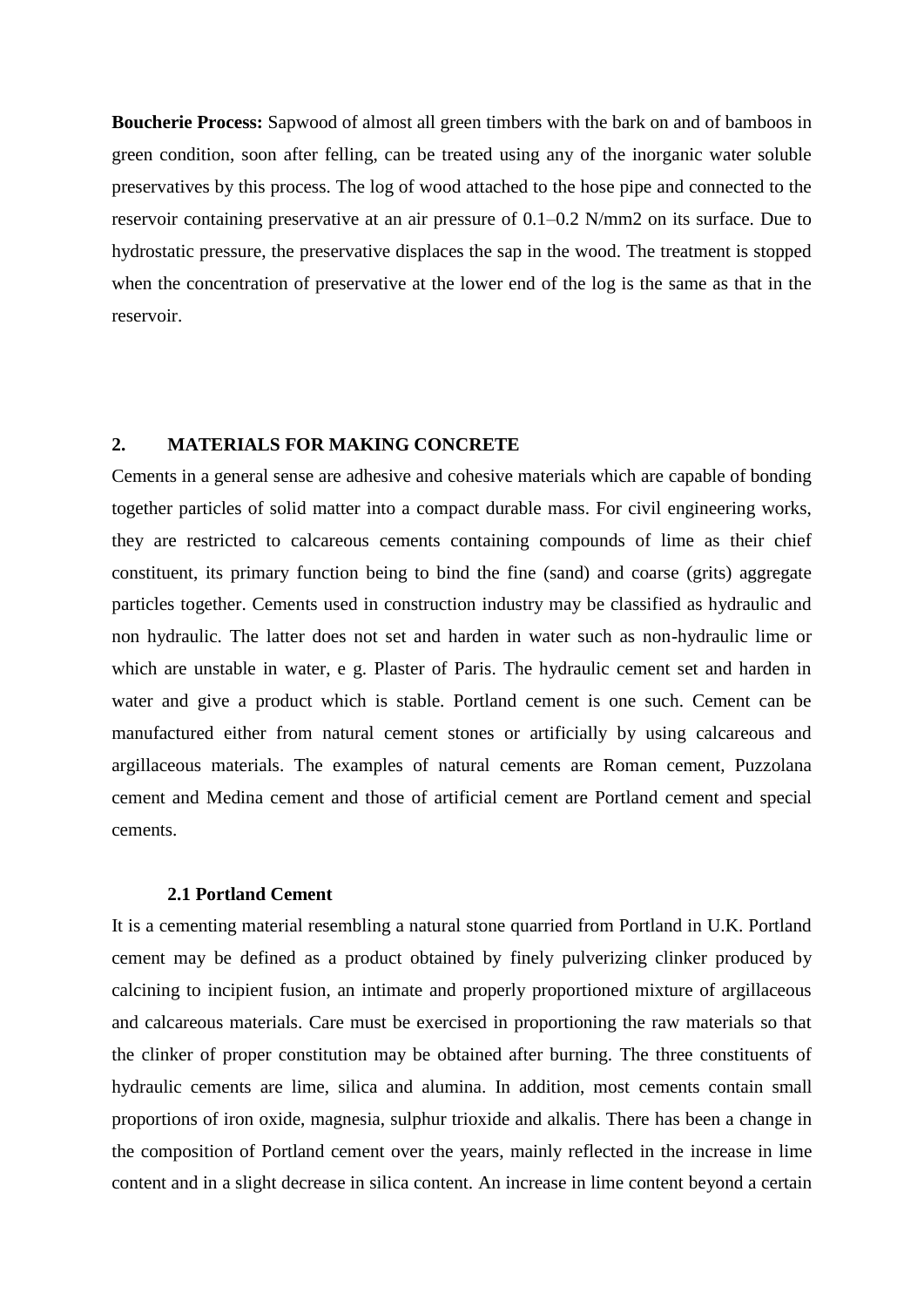value makes it difficult to combine completely with other compounds. Consequently, free lime will exist in the clinker and will result in an unsound cement. An increase in silica content at the expense of alumina and ferric oxide makes the cement difficult to fuse and form clinker. Portland cement comes in five basic types and a number of specialty varieties to fulfill different physical and chemical requirements. The most frequently used cements are

Type I — Normal or general purpose

Type II — Moderate sulfate resistant

Type III — High early strength

Type IV — Low heat of hydration

Type  $V$  — Sulfate resistant

Types I, II, and III with an A after the number signifies that the cement contains an airentraining agent. There also is a white portland cement for special purposes in Types I and III. This does not exhaust the list of hydraulic cements that are available but it will suffice for the purpose here.

# **2.2 AGGREGATES**

Aggregates are the inert particles that are bound together by the cementing agent (such as Portland cement) to form a mortar or a concrete. Mortar is a mixture of fine aggregate, a cementing material, and water. A mixture of only cement and water is referred to as "neat cement." Concrete is composed of the ingredients of mortar plus coarse aggregates. The boundary size definition of fine aggregates is one that passes a 5 mm (#4) sieve. Coarse aggregate particle sizes are those that are retained on a 5 mm (#4) sieve opening. There is no real maximum size aggregate, but in most concretes for pavements and structures the upper limit is usually 5 cm (2 in.), but may be larger. Coarse aggregates are obtained from gravel or crushed stone, blast furnace slag, or recycled concrete. Trap rocks, granite, limestones, and sandstones are satisfactory for crushed stone. Fine aggregates are derived from the same sources except that in the place of gravel, naturally occurring sand is used. All aggregates should be composed of hard particles and free of injurious amounts of clay, loam, and vegetable matter. The principal characteristics of aggregates that affect the strength, durability, and workability of a concrete are cleanness, grading, hardness, and shape. Usually the aggregates are stronger than the concrete from which they are made. A coating of dirt or dust on the aggregate will reduce the strength of concrete because it prevents the particles from properly bonding to the mortar. A well-graded aggregate mix is essential to obtaining an economical concrete of good quality. If poorly graded, even clean, sound aggregates will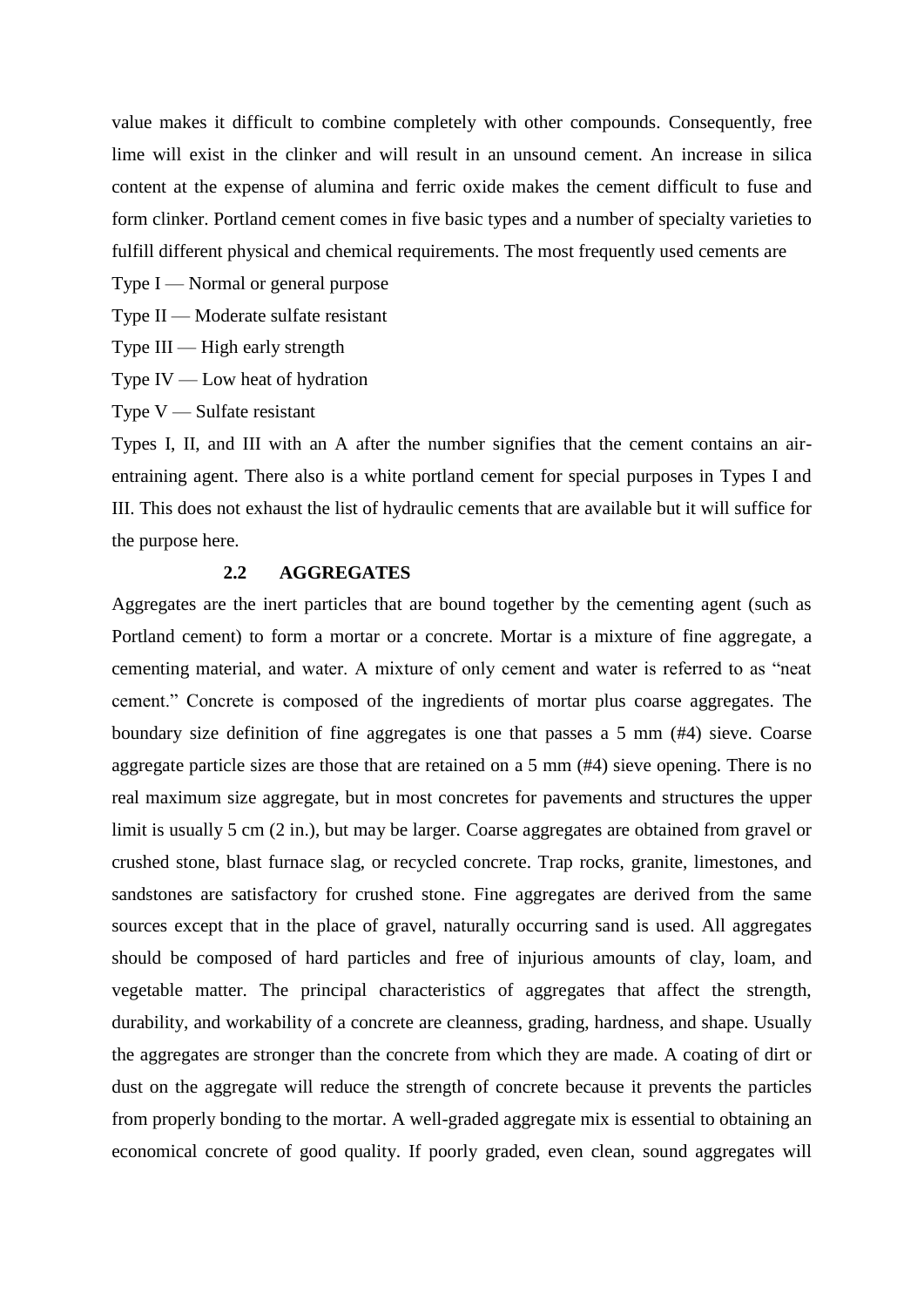require excessive water for workability, resulting in lower strength, or the mix will require an excessive amount of cement to develop a given strength.

The ASTM specification for the grading and quality of aggregates for normal weight concrete is defined by ASTM Designation: C 33. There are seven standard sieve openings for fine aggregate and up to 13 sieve sizes for coarse aggregates.

#### **2.3 WATER**

The water used for concrete should be clean and free from dirt or organic matter. Water containing even small quantities of acid can have a serious deleterious effect upon concrete. The presence of oil will result in slowing the set and reducing the strength. Generally speaking, if water is potable, it is satisfactory for the production of a good concrete.

#### **3. NATURAL FIBRES**

Natural fibres have been used for building since ancient times. Fibrous materials can be used by themselves as roofing material or for walls and mats. Natural fibres can also be combined with hydraulic-setting binders to make various types of roofing board, wall board, block and shingle. Animal hair is often used for reinforcing plaster.

### **Thatch**

Thatch, whether made of grass, reeds, palm or banana leaves, is susceptible to decay caused by fungi and insects, and to destruction by fire. Preservative treatment is desirable but expensive. A treatment combining copper sulphate, sodium chromate and acetic acid reduces attack by rot and may considerably increase the life span of a thatched roof .

### **Grass**

The use of thatched roofs is common in many countries, and suitable grass can be found almost everywhere. When well laid and maintained, it can last for 10–20 years or longer. A good-quality thatching grass must be fibrous and tough, with a minimum length of 1 metre. It should also have thin stems without hollows, a low content of easily digestible nutrients and the ability to withstand repeated wetting without decaying. An annual treatment with a mixture of the following chemicals will improve the fire-resistance of a thatched roof, and also give some protection against decay: 14 kg ammonium sulphate, 7 kg ammonium carbonate, 3.5 kg borax, 3.5 kg boric acid, 7 kg alum and 200 kg water.

#### **Reeds**

Reeds must be dry before use as a building material, and can be impregnated or sprayed with copper-chrome preservatives to prevent rotting. Ammonium phosphate and ammonium sulphate are used to protect the reeds against fire. Reeds can be woven into mats for use as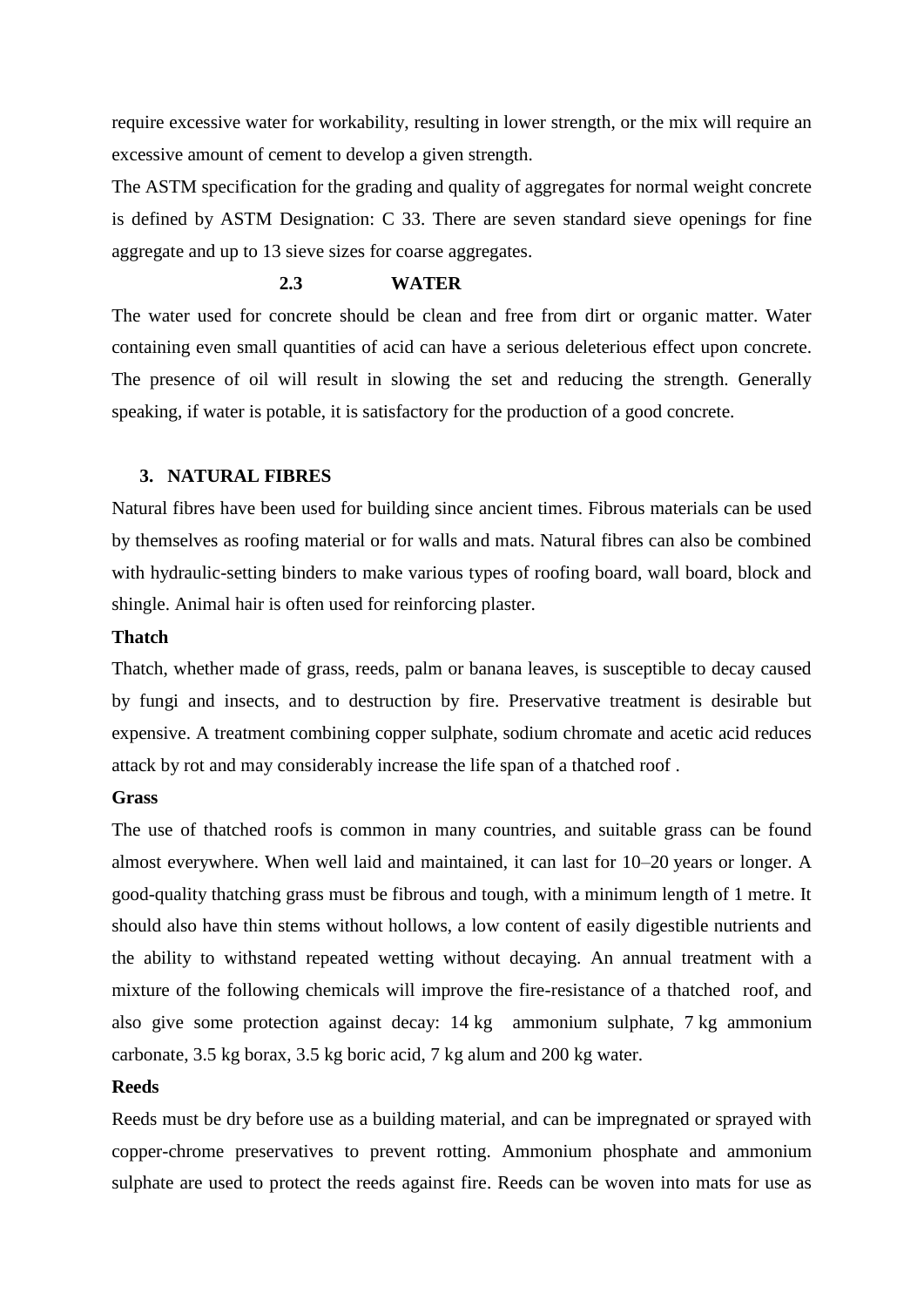wall or ceiling panels, shade roofs, etc. The mats can be plastered easily. In tropical areas, thatch from untreated reeds may last only 1 year but, if well laid, treated and maintained, it can last 5–10 years.

### **Sisal stems**

Before dying, at  $7-12$  years of age, the sisal plant forms a pole shoot to carry the flowers. The pole may reach a height of 6 metres or more and has a fibrous circumference, which makes it tough, but the inner parts are quite soft. Sisal poles have limited structural strength and durability, but are sometimes used for wall cladding in semi-open structures, such as maize cribs. The poles can be split and are joined in the same way as bamboo.

#### **Sisal fibre**

Sisal fibre is one of the strongest natural fibres. It has traditionally been used as reinforcement in gypsum plaster sheets. Sisal fibres have the ability to withstand degradation from bacteriological attack better than other organic fibres, but are attacked by the alkalinity of cement. However, research has been carried out to make sisal fibre, like other natural fibre composites, into a reliable cement reinforcement for long-term use in exposed situations.

#### **Coir waste**

Coir is a by-product of coconuts. The husk is used for making coir mats, cushions and as fuel. It can be mixed with cement, glue or resins, either to produce low-density boards with good insulating and sound absorption properties, or to be compressed to make building boards. It is also used as reinforcement in cement for making roofing sheets.

### **Elephant grass**

Elephant grass is a tall plant similar to bamboo, but with the difference that the stem is not hollow. The fibres of the grass can be used to partly or wholly replace the asbestos in net and corrugated roofing sheets. However, the sheets are more brittle and have a slightly lower strength than asbestos-cement sheets.

#### **Straw**

Baled straw, if supported by a framework of wooden poles, can be used to construct temporary walls. Straw has also been used as raw material for manufactured building boards. Straw and split bamboo can be cement plastered to permanent structures, such as vaults and domes, at low cost.

### **4. NATURAL STONE PRODUCTS**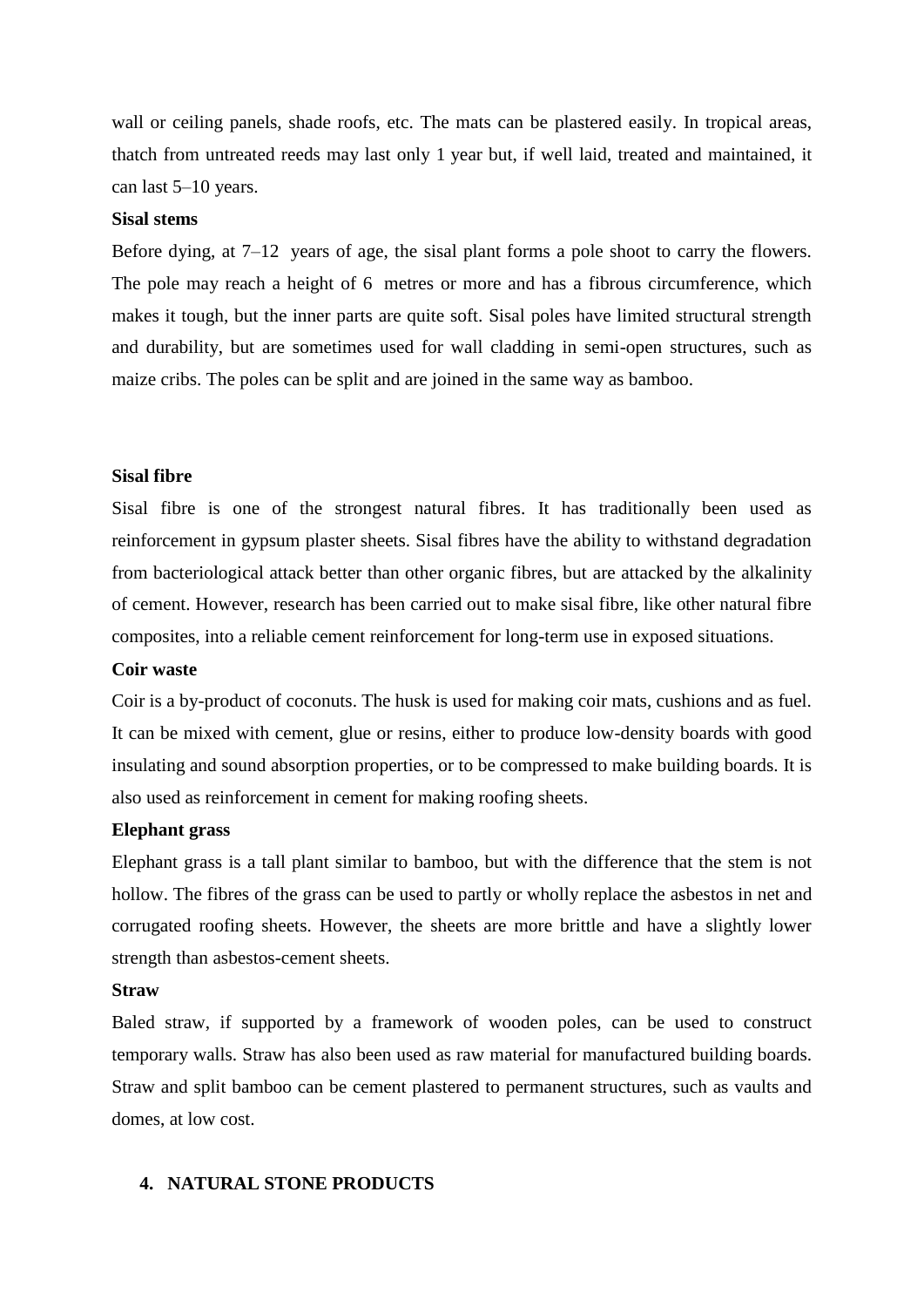Natural stones are strong in compression and are generally extremely durable, although deterioration may result from the action of soluble salts, wetting and drying, or thermal movement. According to the manner of their geological formation, all stones used in building fall into one of three classes: *igneous, sedimentary* or *metamorphic.*

*Igneous rocks* are mostly very hard and difficult to cut to size and shape. However, they are very durable. *Sedimentary rocks*, such as sandstone and limestone, are used extensively for building. They are not difficult to work, yet are quite durable. Coral stone is found in coastal areas, where chips or small stones are used in mud walls. Coral stone is also cut into blocks and, although not very strong, can be used in foundations and walls in multi storey houses.

*Metamorphic stones* consist of older stones that have been subjected to intense heat and pressure, causing structural change. Thus clay becomes slate, limestone becomes marble and sandstone becomes quartzite. Slate develops cleavage planes during formation. Roofing slates are split along these planes. They make very durable roof surfaces, but require strong frames because of their weight.

### **5. EARTH AS A BUILDING MATERIAL**

Earth is one of the oldest materials used for building construction in rural areas. The advantages of earth as a building material are:

1. It is resistant to fire.

2. It is cheaper than most alternative wall materials,

and is readily available at most building sites.

3. It has a very high thermal capacity, which enables it to keep the inside of a building cool when it is hot outside and *vice versa*.

4. It absorbs noise well.

5. It is easy to work using simple tools and skills.

These qualities encourage and facilitate self-help and community participation in house building. Despite its good qualities, earth has the following drawbacks as a building material:

1. It has low resistance to water penetration, resulting in crumbling and structural failure.

2. It has a very high shrinkage/swelling ratio, resulting in major structural cracks when exposed to changing weather conditions.

3. It has low resistance to abrasion, and requires frequent repairs and maintenance when used in building construction. However, there are several ways to overcome most of these weaknesses that make earth a suitable building material for many purposes.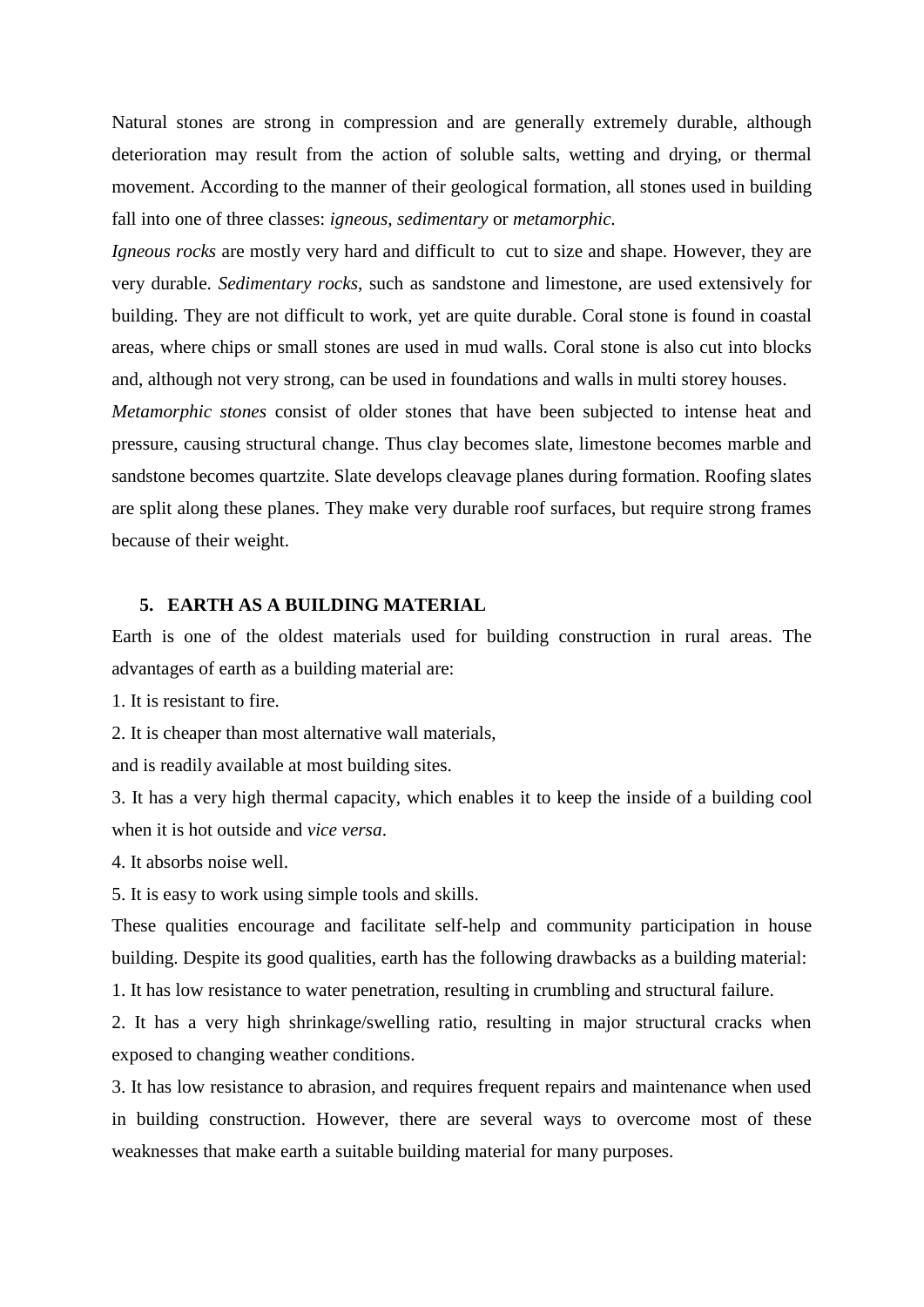#### **5.1 Soil classification**

Soil and earth are synonymous when used in relation to building construction. The term 'soil' refers to subsoil, and should not be confused with the geological or agricultural definition of soil, which includes the weathered organic material in topsoil. Topsoil is generally removed before any engineering works are carried out, or before soil is excavated for use as a building material. Mud is the mixture of one or more types of soil with water. There are several ways in which soil may be classified: by geological origin, by mineral content (chemical composition), by particle size or by consistency (mainly related to its moisture content).

### **5.2 Particle size**

Soils are grouped and named according to their particle size, as shown in the table below.

### **5.3 Grading**

The soil materials in table below seldom occur separately, and this necessitates a further classification according to the percentage of each contained in the soil. This is shown in the soil classification triangle, which shows, for example, that a sandy clay loam is defined as soil that contains 50–80 percent sand, 0–30 percent silt and 20–30 percent clay. Only a few mixes can be used successfully for building construction in the state in which they are found. However, many mixes can be improved to make good building material by correcting the mix and/or adding stabilizers. The clay fraction is of major importance in earth construction because it binds the larger particles together. However, soils with more than 30 percent clay tend to have very high shrinkage/swelling ratios which, together with their tendency to absorb moisture, may result in major cracks in the end product. High-clay soils require very high proportions of stabilizer or a combination of stabilizers. Some soils produce unpredictable results, caused by undesirable chemical reactions with the stabilizer. Black cotton soil, a very dark coloured clay, is an example of such a soil. Generally speaking, soils that are good for building construction purposes are characterized by good grading, i.e. they contain a mix of different-sized particles similar to the ratios in Table 5.6, where all voids between larger particles are filled by smaller ones. Depending on use, the maximum size of coarse particles should be 4–20 mm. Laterite soils, which are widely distributed throughout the tropical and subtropical regions, generally give very good results, especially if stabilized with cement or lime. Laterite soils are best described as highly weathered tropical soils containing varying proportions of iron and aluminium oxides, which are present in the form of clay minerals, usually together with large amounts of quartz. Their colours range from ochre, through red,